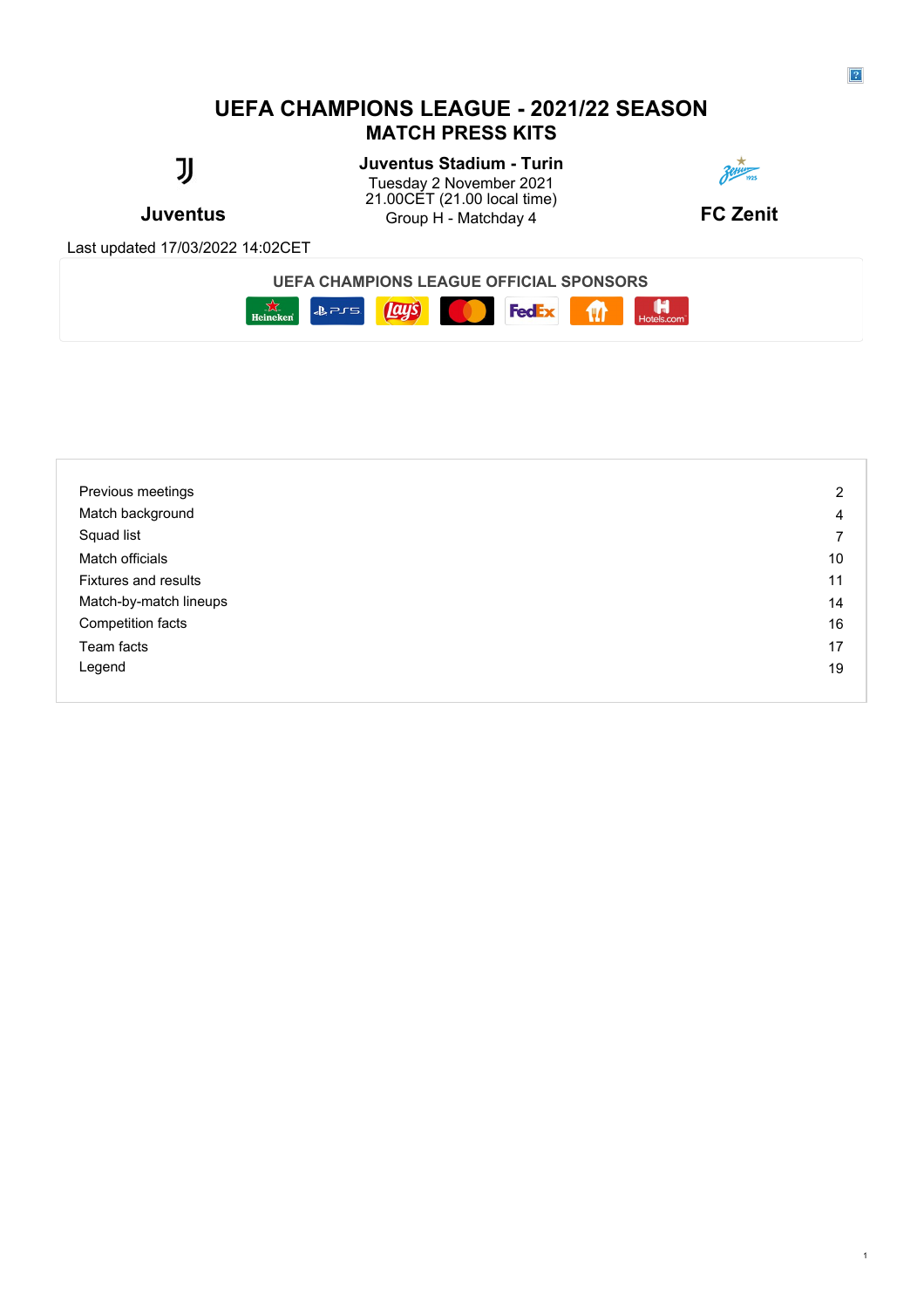# **Previous meetings**

# **Head to Head**

#### **UEFA Champions League**

| <b>Date</b> | Stage    | <b>Match</b>                   | Result | Venue      | <b>Goalscorers</b> |
|-------------|----------|--------------------------------|--------|------------|--------------------|
| 20/10/2021  | ⌒⌒<br>جە | EΩ<br>Zenit<br><b>Juventus</b> |        | Petersburg | Kulusevski 86      |

### **UEFA Champions League**

| <b>Date</b> | <b>Stage</b> | <b>Match</b>        | <b>Result</b> | Venue         | Goalscorers  |
|-------------|--------------|---------------------|---------------|---------------|--------------|
| 25/11/2008  | GS           | FC Zenit - Juventus | 0-0           | St Petersburg |              |
| 17/09/2008  | GS           | Juventus - FC Zenit | '−∪           | Turin         | Del Piero 76 |

|                                                        | Home<br>Away |  |  | Final |  |  | <b>Total</b> |  |  |  |  |                                               |  |
|--------------------------------------------------------|--------------|--|--|-------|--|--|--------------|--|--|--|--|-----------------------------------------------|--|
|                                                        |              |  |  |       |  |  |              |  |  |  |  | Pid W D L Pid W D L Pid W D L Pid W D L GF GA |  |
| <b>Juventus</b>                                        |              |  |  |       |  |  |              |  |  |  |  | 1 1 0 0 2 1 1 0 0 0 0 0 0 3 2 1 0 2 0         |  |
| <b>FC Zenit</b>                                        |              |  |  |       |  |  |              |  |  |  |  | 2 0 1 1 1 0 0 1 0 0 0 0 0 0 1 2 0 2           |  |
| Juventus - Record versus clubs from opponents' country |              |  |  |       |  |  |              |  |  |  |  |                                               |  |

#### **UEFA Champions League**

| Date       | <b>Stage</b> | <b>Match</b>                          | <b>Result</b> | Venue  | <b>Goalscorers</b>                                       |
|------------|--------------|---------------------------------------|---------------|--------|----------------------------------------------------------|
| 06/11/2019 | GS           | <b>FC Lokomotiv Moskva - Juventus</b> | $1 - 2$       | Moscow | Aleksei Miranchuk 12;<br>Ramsey 4, Douglas<br>Costa 90+3 |
| 22/10/2019 | GS           | Juventus - FC Lokomotiv Moskva        | $2 - 1$       | Turin  | Dybala 77, 79;<br>Aleksei Miranchuk 30                   |

### **UEFA Intertoto Cup**

| <b>Date</b> | <b>Stage</b> | <b>Match</b>         | <b>Result</b>       | <b>Venue</b>  | <b>Goalscorers</b>                                                  |
|-------------|--------------|----------------------|---------------------|---------------|---------------------------------------------------------------------|
| 04/08/1999  | SF           | Juventus - FC Rostov | $5 - 1$<br>agg: 9-1 | Cesena        | F. Inzaghi 33, 65, 69,<br>Tacchinardi 48, Del<br>Piero 75; Duyun 38 |
| 28/07/1999  | SF           | FC Rostov - Juventus | $0 - 4$             | Rostov-on-Don | Zambrotta 8, F.<br>Inzaghi 67, 88 (P),<br>Kovačević 70              |

#### **UEFA Cup**

| Date       | <b>Stage</b> | <b>Match</b>                   | <b>Result</b>       | <b>Venue</b>  | <b>Goalscorers</b>                |
|------------|--------------|--------------------------------|---------------------|---------------|-----------------------------------|
| 28/09/1993 | R1           | FC Lokomotiv Moskva - Juventus | $0 - 1$<br>agg: 0-4 | <b>Moscow</b> | Marocchi 53                       |
| 15/09/1993 | R1           | Juventus - FC Lokomotiv Moskva | $3 - 0$             | Bologna       | R. Baggio 49, 86,<br>Ravanelli 70 |

# **FC Zenit - Record versus clubs from opponents' country**

# **UEFA Champions League**

| <b>Date</b> | <b>Stage</b> | <b>Match</b>               | <b>Result</b> | Venue         | <b>Goalscorers</b>                             |
|-------------|--------------|----------------------------|---------------|---------------|------------------------------------------------|
| 24/11/2020  | GS           | <b>SS Lazio - FC Zenit</b> | $3 - 1$       | Rome          | Immobile 3, 55 $(P)$ ,<br>Parolo 22; Dzyuba 25 |
| 04/11/2020  | GS           | FC Zenit - SS Lazio        | 1-1           | St Petersburg | Erokhin 32; Caicedo<br>82                      |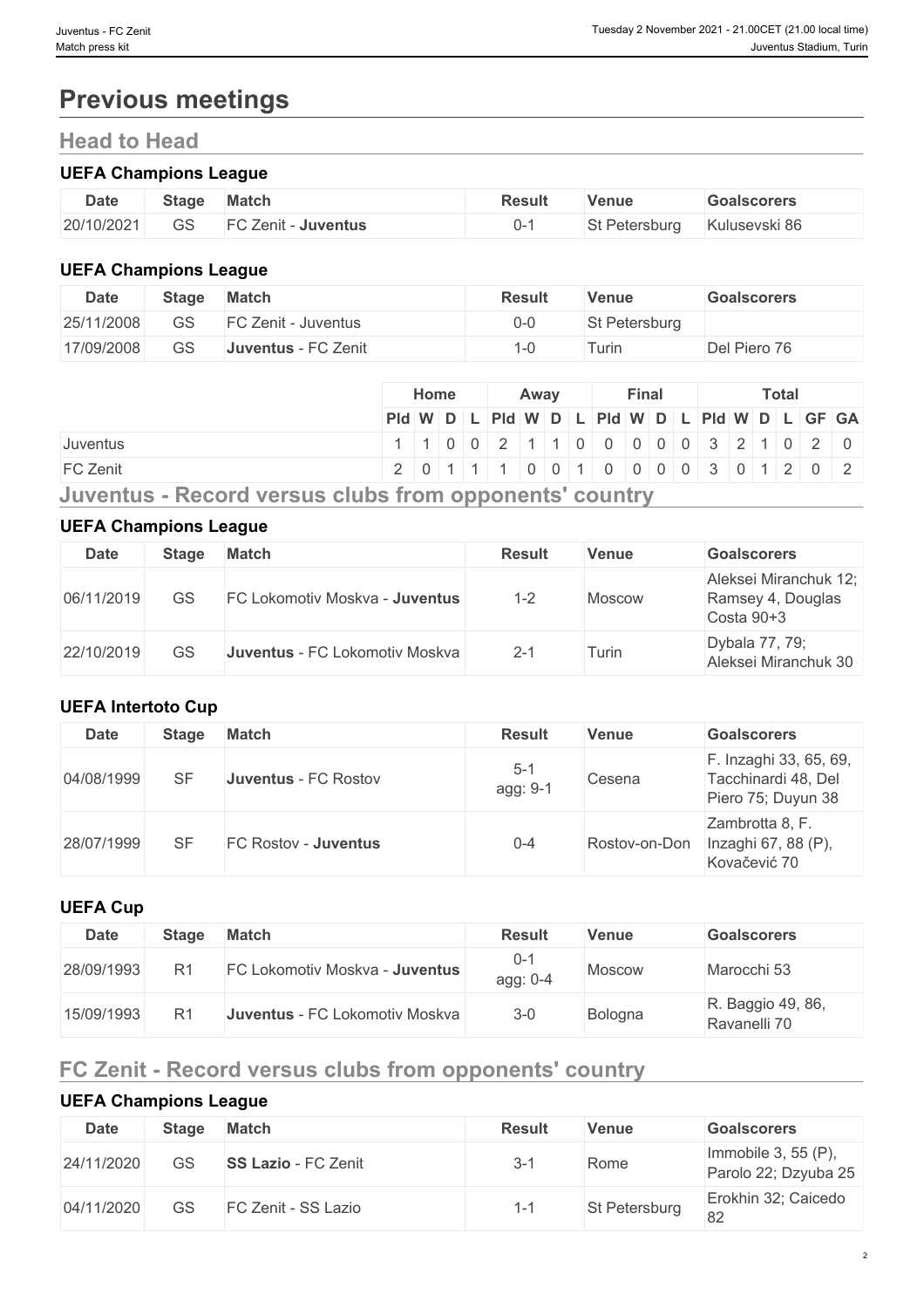3

### **UEFA Europa League**

| <b>Date</b> | <b>Stage</b>    | <b>Match</b>                | <b>Result</b> | Venue         | <b>Goalscorers</b>     |
|-------------|-----------------|-----------------------------|---------------|---------------|------------------------|
| 19/03/2015  | R <sub>16</sub> | Torino FC - FC Zenit        | agg: 1-2      | Turin         | Glik 90                |
| 12/03/2015  | R <sub>16</sub> | <b>FC Zenit - Torino FC</b> | $2 - 0$       | St Petersburg | Witsel 38, Criscito 53 |

### **UEFA Champions League**

| <b>Date</b> | <b>Stage</b> | <b>Match</b>        | <b>Result</b> | <b>Venue</b>  | <b>Goalscorers</b>                                                              |
|-------------|--------------|---------------------|---------------|---------------|---------------------------------------------------------------------------------|
| 04/12/2012  | GS           | AC Milan - FC Zenit | $0 - 1$       | Milan         | Danny 35                                                                        |
| 03/10/2012  | GS           | FC Zenit - AC Milan | $2 - 3$       | St Petersburg | Hulk 45+2, Shirokov<br>49; Emanuelson 13,<br>El Shaarawy 16,<br>Hubočan 75 (og) |

### **UEFA Cup**

| Date       | <b>Stage</b>    | <b>Match</b>                     | <b>Result</b>       | <b>Venue</b>  | <b>Goalscorers</b>                   |
|------------|-----------------|----------------------------------|---------------------|---------------|--------------------------------------|
| 19/03/2009 | R <sub>16</sub> | <b>FC Zenit - Udinese Calcio</b> | $1 - 0$<br>agg: 1-2 | St Petersburg | Tymoshchuk 34                        |
| 12/03/2009 | R <sub>16</sub> | <b>Udinese Calcio - FC Zenit</b> | $2 - 0$             | Udine         | Quagliarella 85, Di<br>Natale 88 (P) |

### **UEFA Cup**

| Date       | <b>Stage</b> | <b>Match</b>                 | <b>Result</b>       | <b>Venue</b>  | <b>Goalscorers</b>                                      |
|------------|--------------|------------------------------|---------------------|---------------|---------------------------------------------------------|
| 30/09/1999 |              | <b>Bologna FC</b> - FC Zenit | $2 - 2$<br>agg: 5-2 | Bologna       | Fontolan 38, Cipriani<br>76; Panov 34,<br>Kondrashov 89 |
| 16/09/1999 |              | FC Zenit - Bologna FC        | 0-3                 | St Petersburg | Ventola 39, Signori<br>68, 90 $(P)$                     |

|                 | Home | Away | Final | Total                                                                    |  |  |  |  |
|-----------------|------|------|-------|--------------------------------------------------------------------------|--|--|--|--|
|                 |      |      |       | Pid W D L Pid W D L Pid W D L Pid W D L GF GA                            |  |  |  |  |
| <b>Juventus</b> |      |      |       | 4 4 0 0 5 4 1 0 0 0 0 0 9 8 1 0 19 3                                     |  |  |  |  |
| FC Zenit        |      |      |       | 7   2   2   3   6   1   1   4   0   0   0   0   13   3   3   7   10   17 |  |  |  |  |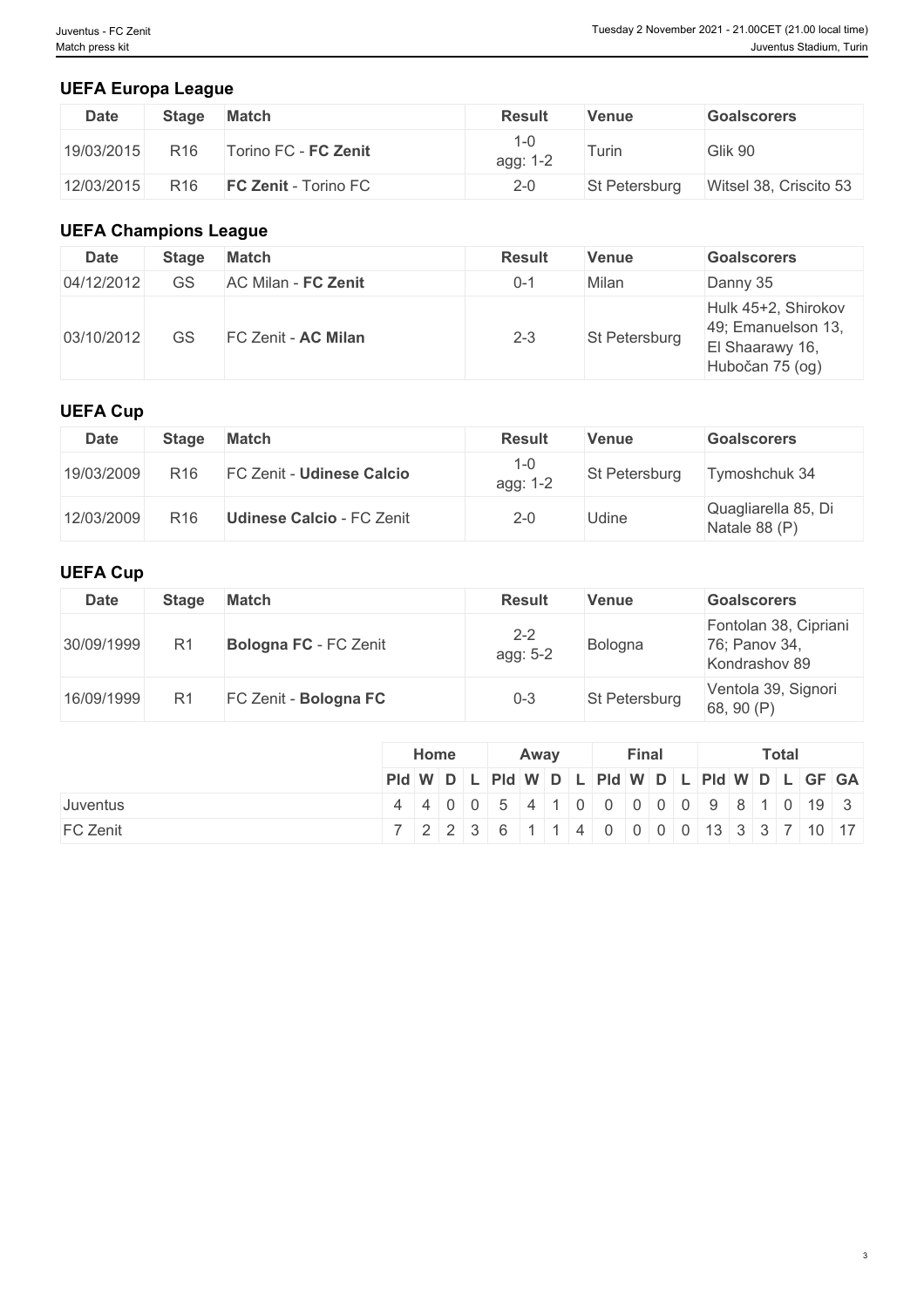# **Match background**

Having consolidated at the top of Group H with a win at Zenit, Juventus will be looking for three more points in Turin as they close in on the round of 16.

• The Italian side made it three victories from three in St Petersburg on Matchday 3 although they were made to wait unentus - Fc Zent<br>
Match minute to Background<br>
Match minute a station, Turn<br>
Having consolidated at the top of Group H with a win at Zenit, Juventus will be looking for three more points in Turin<br>
as they dose in on the ro ahead of holders Chelsea in the standings with Zenit on three points and Malmö zero.

• This is the fifth time that Juventus have won their opening three UEFA Champions League group games, a feat they last achieved in 2018/19.

• Zenit had ended an eight-game winless streak in the UEFA Champions League (D1 L7) on Matchday 2 with a 4-0 dismantling of Malmö in St Petersburg, while Juve edged out holders Chelsea 1-0 in Turin thanks to Federico Chiesa's strike. The Italian club won 3-0 at Malmö in their opening fixture, when their Russian opponents lost 1-0 at Chelsea.

#### **Previous meetings**

**Freedox 2 November 2021: 21:00CFT (21:00 load lime)**<br> **The sides) possistical and the side of GCOUP H with a win at Zenit, Juventus will be looking for three more points in Turin<br>
Having consolidated at the top of Gcoup H** League group stage. Alessandro Del Piero scored the only goal for Juventus after 76 minutes in Turin on Matchday 1, before a goalless draw in St Petersburg in the fifth round of fixtures.

• Giorgio Chiellini played 90 minutes in each game for Juve.

• Claudio Ranieri's Juventus went on to finish first in Group H with Dick Advocaat's Zenit moving into the UEFA Cup, of which they were the holders, after ending the section in third place.

# **Form guide**

#### **Juventus**

• A team coached by Andrea Pirlo won five of their six games in last season's group stage, snatching first place in Group G with a 3-0 victory at Barcelona on Matchday 6.

• For the second season running, however, Juventus bowed out on away goals in the round of 16, losing on aggregate to Porto (1-2 a, 3-2 h aet) having suffered the same fate against Lyon in 2019/20 (0-1 a, 2-1 h).

• Juventus have lost only five of their 47 European matches at the Juventus Stadium (W30 D12), although four of those defeats have come in their last 15.

• Juve's record run of nine successive Serie A titles was ended by Inter in 2020/21.

• Pirlo was replaced as Juventus coach in the summer, Massimiliano Allegri returning to the club he led to the 2015 and 2017 UEFA Champions League finals during his previous spell in charge between 2014 and 2019.

• Juve beat Lokomotiv Moskva 2-1 at home and away in the 2019/20 UEFA Champions League group stage, Paulo Dybala scoring both goals in a comeback win in Turin and Aaron Ramsey getting the visitors' first in Moscow.

• The Italian side are unbeaten in their nine fixtures against Russian clubs; that draw at Zenit on 25 November 2008 is the only one they have failed to win.

#### **Zenit**

• This is the St Petersburg outfit's ninth UEFA Champions League group campaign and a third in succession; they reached the round of 16 in 2011/12, 2013/14 and 2015/16 but have never progressed further.

• Zenit have finished fourth in their section in each of the last two seasons; 2019/20 was their earliest European exit since 2009/10, when they were eliminated in the UEFA Europa League play-offs.

• In 2020/21, Zenit picked up only one point from their six games, losing twice against both Club Brugge (1-2 h, 0-3 a) and Borussia Dortmund (0-2 a, 1-2 h) and once against Lazio in Rome (1-3); their sole point came from a 1-1 home draw against the Italian club on Matchday 3.

• That was therefore the second season in a row that Zenit did not play European football during the spring, having done so in each of the previous nine.

• The St Petersburg team have won only four of their last 20 European matches (D2 L14).

• Zenit have also recorded only three victories in their last 18 UEFA Champions League games (D2 L13) although Matchday 2 did bring their biggest win in the competition; they had never previously prevailed by more than a two-goal margin.

• Zenit claimed their eighth USSR/Russian league title in 2020/21, and their third in a row; their last seven triumphs have all come from 2007 onwards.

• Zenit have won three of their last eight matches against Italian clubs (D1 L4), with the first five meetings having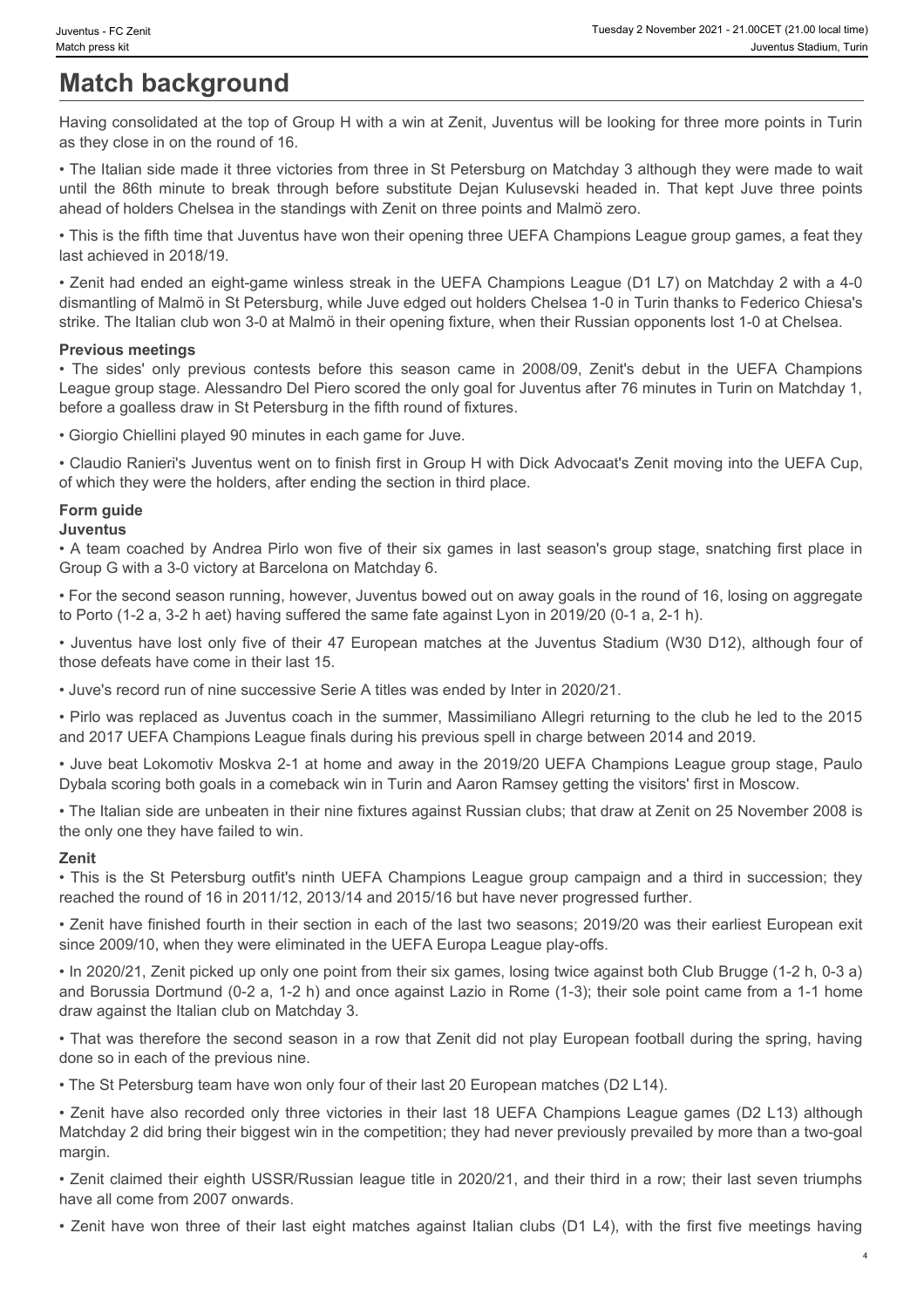brought two draws and three defeats. Their sole success in their six games in Italy (D1 L4) is a 1-0 win at an AC Milan side coached by current Juve boss Allegri on Matchday 6 of the 2012/13 UEFA Champions League.

#### **Links and trivia**

From Match press kit and three defeats. Their sole success in their six games in Italy (D1 L4) is a 1-0 win at an AC Milan side coached by current Juve boss Allegri on Matchday 6 of the 2012/13 UEFA Champions League.<br>
Link defeat at home to Zenit in 2012/13, current Zenit coach Sergei Semak playing 89 minutes for the visitors. Allegri's Rossoneri had won the away fixture 3-2. • Paulo Dybala has played 49 games in their sixty games in their sixty games in the properties access throw a solution of the Dybala has and the UEFA Champions League, The United Society of the 2012/13 UEFA Champions Leagu • The defeat against Same Communic Against Sassuolo was Massimiliano Theoretical Communication and the defeated by consistent and the defeated was Massimiliano Communication Communication Communication Communication and th

• Danilo set up Porto's goal in a 1-1 draw away to Zenit in the 2013/14 UEFA Champions League group stage; Alex Sandro also played for the Portuguese team.

• Semak's assistant Igor Simutenkov played in Italy for Reggiana (1994–98) and Bologna (1998/99).

• Douglas Santos played three games in Serie A for Udinese in 2013/14.

• Have played together:

Rodrigo Bentancur & Wilmar Barrios (Boca Juniors 2016/17) Arthur & Malcom (Barcelona 2018/19)

• International team-mates:

Juan Cuadrado & Wilmar Barrios (Colombia)

• Ramsey scored one goal and set up another as Wales defeated Artem Dzyuba's Russia 3-0 on Matchday 3 of UEFA EURO 2016. Arthur & Material Racesonian 2016/19)<br>Arthur & Material Rassumentians:<br>Literational a & William Site (Columbia)<br>Literations of Columbia 3, William Site (Up another as Walles of dested Arten Dayuba's Russia 3-0 on Matchasy

#### **Latest news**

**Juventus**

• Leonardo Bonucci made his 100th appearance in UEFA club competition on Matchday 3.

competition.

• Having not won any of their first four Serie A games this season (D2 L2), Juventus were victorious in each of the next four but have picked up just one point from their three games since Matchday 3.

• The Bianconeri needed an 89th-minute Dybala penalty to rescue a 1-1 draw at champions Inter on 24 October, the Argentinian's 18th successful penalty from the 20 he has taken in Serie A and the fifth in a row.

• Three days later Juve went down 2-1 at home to Sassuolo, conceding in added time.

(402) and Giovanni Trapattoni (258) have more.

• The Turin team then went down 2-1 at Verona on Saturday, their fourth Serie A defeat of the season in their 11th fixture; they did not suffer their fourth league loss in 2020/21 until the 27th round of matches.

• Juve's consolation efforts against Sassuolo and Verona were both scored by Weston McKennie – the American's first goals of the season.

• Juve have managed only two clean sheets in their last 25 Serie A fixtures. However, the draw at Inter ended a run of four successive clean sheets in all competitions – all in 1-0 wins.

• Juventus have conceded 15 goals in their first 11 Serie A games, the hightest total at this stage of a season since 1961/62 when they finished 12th.

• This is only the second time that Juventus have suffered four defeats in their first 11 Serie A games since 1994/95, after 2015/16, also under Allegri when they still went on to lift the title.

• Moise Kean missed the games against Inter, Sassuolo and Verona with a thigh injury.

• Federico Bernardeschi also sat out the Sassuolo game after suffering a shoulder injury against Inter but returned as a substitute at Verona.

• Mattia De Sciglio had to be substituted against Sassuolo due to a knee injury and missed the weekend defeat.

Nations League semi-final on 7 October due to illness.

• Dybala came on as a second-half substitute against Inter having been out since suffering a muscle injury in a 3-2 home win against Sampdoria on 26 September; he played 90 minutes of the games against Sassuolo and Verona.

• Bonucci and Giorgio Chiellini are on the 30-man shortlist for the Ballon d'Or, with the winner to be announced on 29 November.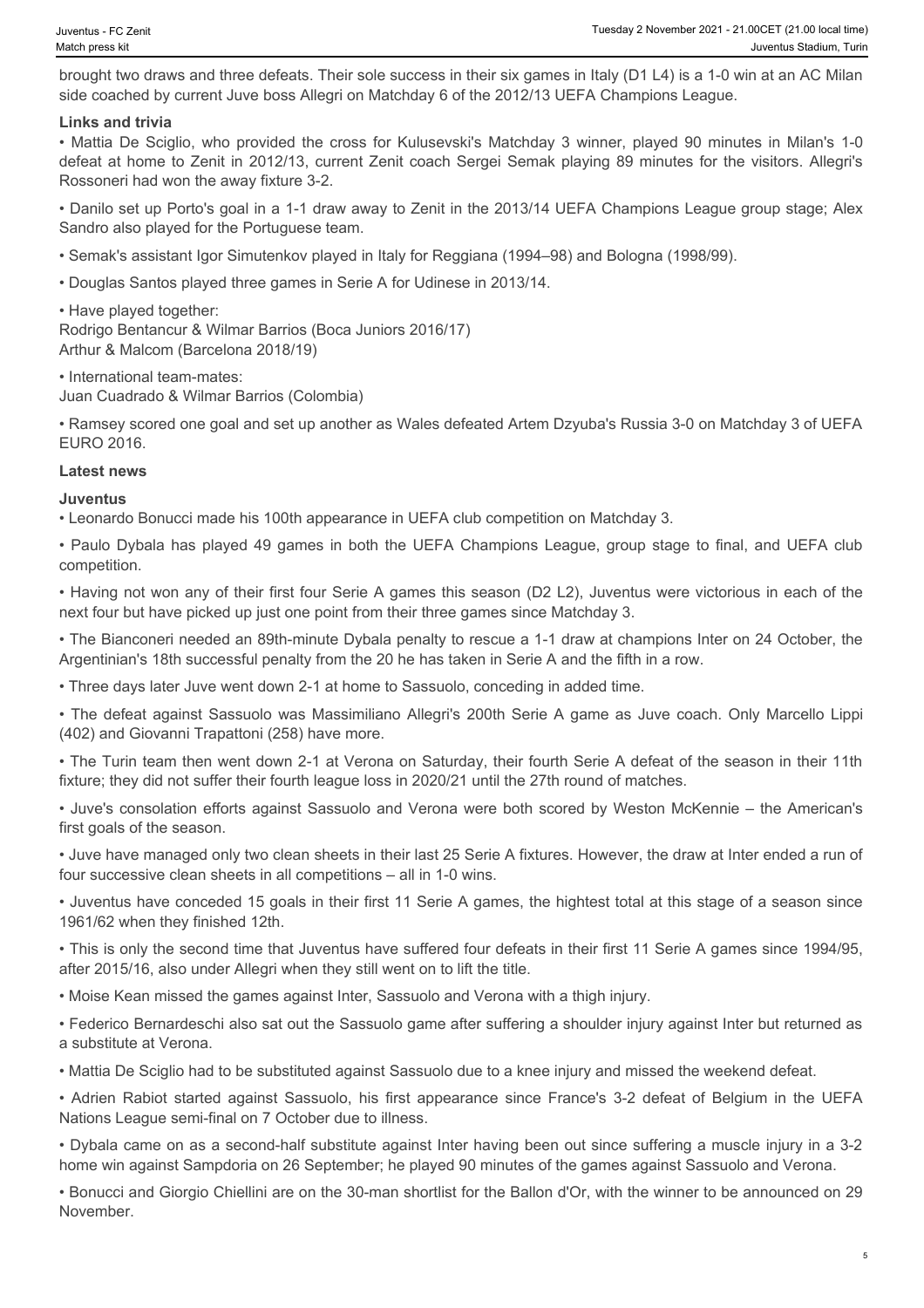6

#### **Zenit**

• Yaroslav Rakits'kyy made his 100th appearance in UEFA club competition on Matchday 3.

• Zenit have won both league games since losing to Juventus, the second of them on Friday in a 4-1 win against Dinamo Moskva with Claudinho finding the net for the second successive match and Wendel scoring for the first time in the league since 11 September. It was both players' third league goal of the season; Rakits'kyy was also on target, his first goal since 16 December 2020. For Converting - FC Zent<br>
• Tuesday 2 November 2021 - 21.00CET (21.00 local trime)<br>
• Yarotslav Rakitis Kyyy made his 100th appearance in UEFA club competition on Matchday 3.<br>
• Zenit have won both league games since lo Franchine TCZEst Translay 2 November 2021 - 21 000CFT (21.00 bcsores)<br> **Examples 20**<br> **Examples 20**<br> **Examples 20**<br> **Examples 20 goals 100th appearance in UEFA club competition on Matchday 3.**<br>
<br> **Example 20 goals in 27 le** • Zenith Mallal on Frides with Substitute in the Russian Super Cup on 17 July, beating the Russian Super Cup on 17 Variation of Careful Competition on Matchday 3.<br>
• Yaroslav Rakits'kyy made his 100th appearance in UEFA du • The other are zenit and the state Armour and Enforce in UEFA club competition on Matchday 3.<br>• Yandsia Rakitsivyy made his 100th appearance in UEFA club competition on Matchday 3.<br>• Yandsia Rakitsivyy made his 100th appe The state of the state of the state of the state of the state of the state of the state of the state of the state of the state of the state of the state of the state of the state of Croatical Karavaev, The Yandis Chisten T

• Zenit were 7-1 winners at home to Spartak Moskva on 24 October, their biggest ever win against the Moscow side and Spartak's heaviest league defeat.

Veretennikov as the Russian top flight's all-time joint top scorer on 143 goals; he claimed the record outright with his strike against Dinamo on Friday three minutes after his introduction as a substitute.

games this season but has now scored in six consecutive matches.

• Sardar Azmoun scored twice against Spartak and now has seven league goals this season; Dzyuba equalled that total on Friday with Aleksandr Erokhin on six.

• Zenit's unbeaten start to the Russian Premier League season (W7 D2) had ended on 3 October when they went down 2-1 at home against Sochi, with Azmoun sent off shortly before half-time.

• The St Petersburg team were also beaten 2-1 on 16 October, going down at Arsenal Tula despite Dzyuba's 88thminute equaliser. It was the first time Zenit had lost consecutive league games since December 2018.

Kuzyaev, Azmoun and Erokhin. It was the sixth time they had won the trophy – one short of CSKA Moskva's record – and a second in succession.

Krugovoi, Kuzyaev and Andrei Mostovoy.

• Wílmar Barrios has extended his deal with Zenit until the end of the 2025/26 season.

• Douglas Santos was replaced early on against Spartak with a muscle strain and missed the win against Dinamo.

• Magomed Ozdoev damaged knee ligaments eight minutes into Zenit's opening league fixture, a 3-1 win at Khimki on 24 July, and has not played since.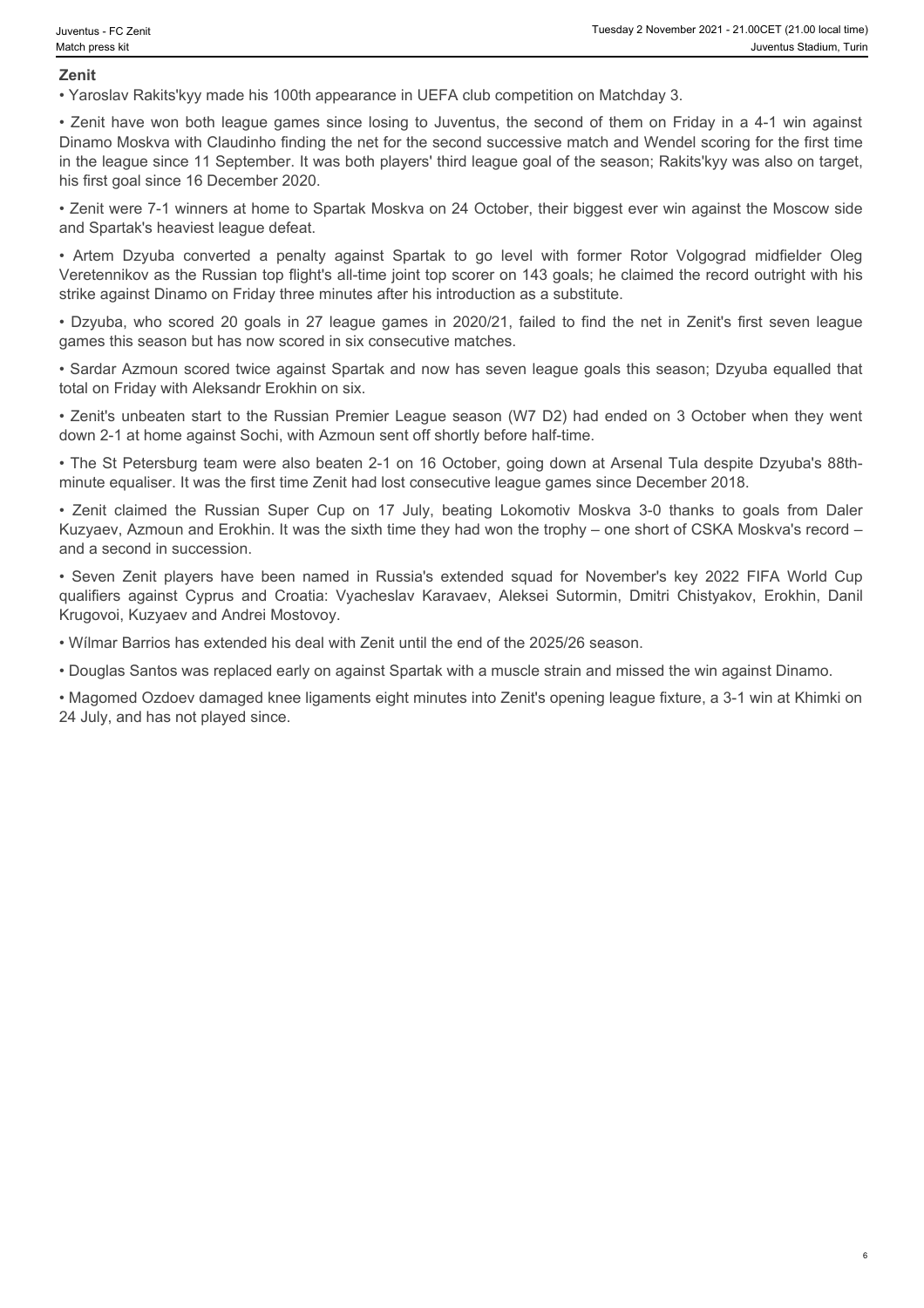# **Squad list**

#### **Juventus**

|                          |      |                   |                          |                                               | <b>Current season</b>    |                                       |                           |                          |                          |                          |                          | <b>All-time</b>              |                                                                                                                                                                                                                                                                                                                                                                                                                                                                                           |
|--------------------------|------|-------------------|--------------------------|-----------------------------------------------|--------------------------|---------------------------------------|---------------------------|--------------------------|--------------------------|--------------------------|--------------------------|------------------------------|-------------------------------------------------------------------------------------------------------------------------------------------------------------------------------------------------------------------------------------------------------------------------------------------------------------------------------------------------------------------------------------------------------------------------------------------------------------------------------------------|
|                          |      |                   |                          | <b>UCLQ</b>                                   |                          |                                       |                           |                          | UCL League               |                          | <b>UCL</b>               |                              | <b>UEFA</b>                                                                                                                                                                                                                                                                                                                                                                                                                                                                               |
| No. Player               | Nat. | <b>DoB</b>        |                          | Age D Pid Gis Pid Gis Pid Gis Pid Gis Pid Gis |                          |                                       |                           |                          |                          |                          |                          |                              |                                                                                                                                                                                                                                                                                                                                                                                                                                                                                           |
| <b>Goalkeepers</b>       |      |                   |                          |                                               |                          |                                       |                           |                          |                          |                          |                          |                              |                                                                                                                                                                                                                                                                                                                                                                                                                                                                                           |
| 1 Wojciech Szczęsny      |      | POL 18/04/1990 31 | $\overline{\phantom{a}}$ | $\sim$                                        | $\overline{\phantom{a}}$ | $\mathbf{3}$                          |                           | 9                        | $\sim$                   | 60                       | $\sim$ $ \sim$           | $67 -$                       |                                                                                                                                                                                                                                                                                                                                                                                                                                                                                           |
| 23 Carlo Pinsoglio       |      | ITA 16/03/1990 31 |                          | $\sim$                                        | $\sim$                   | $\sim$                                | $\sim$                    |                          |                          | $\overline{\phantom{a}}$ | $\overline{\phantom{a}}$ |                              |                                                                                                                                                                                                                                                                                                                                                                                                                                                                                           |
| 35 Franco Israel         |      | ITA 22/04/2000 21 |                          | $\overline{\phantom{a}}$                      | $\sim$                   | $\overline{\phantom{a}}$              |                           |                          |                          |                          |                          |                              |                                                                                                                                                                                                                                                                                                                                                                                                                                                                                           |
| 36 Mattia Perin          |      | ITA 10/11/1992 28 |                          | $\sim$                                        | $\sim$                   | $\vert \cdot \vert$                   | $\sim$                    | $\overline{2}$           | $\sim$                   | $\overline{\phantom{a}}$ | $\overline{\phantom{a}}$ | $ -$                         |                                                                                                                                                                                                                                                                                                                                                                                                                                                                                           |
| 37 Giovanni Garofani     |      | ITA 20/10/2002 19 |                          |                                               | $\overline{\phantom{a}}$ | $\sim$                                | $\sim$                    |                          | $\sim$                   | $\overline{\phantom{a}}$ |                          |                              | $\sim$                                                                                                                                                                                                                                                                                                                                                                                                                                                                                    |
| 42 Zsombor Senko         |      | HUN 04/01/2003 18 |                          | $\sim$                                        | $\sim$                   | $\sim$                                |                           |                          |                          | $\overline{\phantom{a}}$ | $\overline{\phantom{a}}$ | $ -$                         |                                                                                                                                                                                                                                                                                                                                                                                                                                                                                           |
| <b>Defenders</b>         |      |                   |                          |                                               |                          |                                       |                           |                          |                          |                          |                          |                              |                                                                                                                                                                                                                                                                                                                                                                                                                                                                                           |
| 2 Mattia De Sciglio      |      | ITA 20/10/1992 29 | $\sim$                   | $\sim$                                        | $\sim$                   | $\overline{1}$                        | $\overline{\phantom{a}}$  | $\overline{\mathbf{5}}$  | $\sim$                   | 22                       | $\sim$                   | 23                           | $\overline{\phantom{a}}$                                                                                                                                                                                                                                                                                                                                                                                                                                                                  |
| 3 Giorgio Chiellini      |      | ITA 14/08/1984 37 |                          | $-1$                                          | $\sim$                   | $\overline{1}$                        | $\overline{\phantom{a}}$  | 8                        | $\sim$                   | 74                       | $\overline{2}$           | $92 \mid 5$                  |                                                                                                                                                                                                                                                                                                                                                                                                                                                                                           |
| 4 Matthijs de Ligt       |      | NED 12/08/1999 22 |                          | $\sim$                                        | $\sim$                   | 3                                     | $\sim$                    | $\overline{7}$           | $\blacktriangleleft$     | 25                       | 2                        | 44                           | 3                                                                                                                                                                                                                                                                                                                                                                                                                                                                                         |
| 6 Danilo                 |      | BRA 15/07/1991 30 |                          | $\sim$                                        | $\sim$                   | $\overline{2}$                        | $\sim$                    | 9                        | $\sim$                   | 54                       | $\overline{1}$           | 63                           | $\overline{1}$                                                                                                                                                                                                                                                                                                                                                                                                                                                                            |
| 12 Alex Sandro           |      | BRA 26/01/1991 30 |                          | $\sim$                                        | $\sim$                   | $\mathbf{3}$                          | $\overline{1}$            | 10                       | $\sim$                   | 70                       | $\overline{1}$           | 78                           | $\overline{1}$                                                                                                                                                                                                                                                                                                                                                                                                                                                                            |
| 19 Leonardo Bonucci      |      | ITA 01/05/1987 34 | $\overline{\phantom{a}}$ | $\sim$                                        | $\sim$                   | $\mathbf{3}$                          | $\sim$                    | 10                       | $-1$                     | 74                       |                          | $2 \mid 100 \mid 4$          |                                                                                                                                                                                                                                                                                                                                                                                                                                                                                           |
| 24 Daniele Rugani        |      | ITA 29/07/1994 27 |                          | $\sim$                                        | $\mathbf{r}$             |                                       |                           |                          |                          |                          |                          | $ 1  -  -  - 13  1   13   1$ |                                                                                                                                                                                                                                                                                                                                                                                                                                                                                           |
| 34 Matteo Anzolin        |      | ITA 11/11/2000 20 |                          | $\overline{\phantom{a}}$                      | $\sim$                   | $\sim$                                | $\sim$                    |                          |                          | $\overline{\phantom{a}}$ | $\overline{\phantom{a}}$ |                              | $\begin{array}{c c c c c c} \hline \multicolumn{1}{c }{\multicolumn{1}{c }{\multicolumn{1}{c}}}{\multicolumn{1}{c}} & \multicolumn{1}{c }{\multicolumn{1}{c}}{\multicolumn{1}{c}}{\multicolumn{1}{c}}{\multicolumn{1}{c}}{\multicolumn{1}{c}}{\multicolumn{1}{c}}{\multicolumn{1}{c}}{\multicolumn{1}{c}}{\multicolumn{1}{c}}{\multicolumn{1}{c}}{\multicolumn{1}{c}}{\multicolumn{1}{c}}{\multicolumn{1}{c}}{\multicolumn{1}{c}}{\multicolumn{1}{c}}{\multicolumn{1}{c}}{\multicolumn{1$ |
| 40 Daniel Leo            |      | SUI 19/09/2001 20 |                          | $\sim$                                        | $\sim$                   | $\overline{\phantom{a}}$              | $\sim$                    | $\blacksquare$           | $\sim$                   |                          |                          |                              |                                                                                                                                                                                                                                                                                                                                                                                                                                                                                           |
| 45 Koni De Winter        |      | BEL 12/06/2002 19 |                          | $\sim$                                        | $\sim$                   | $\sim$                                | $\sim$                    | $\sim$                   | $\overline{\phantom{a}}$ | $\sim$                   | $\sim$                   | $ -$                         | $\sim$                                                                                                                                                                                                                                                                                                                                                                                                                                                                                    |
| 49 Alessandro Riccio     |      | ITA 06/02/2002 19 |                          | $\sim$                                        | $\sim$                   | $\mathbb{E}[\mathcal{F}^{\text{in}}]$ | $\sim$                    | $\overline{\phantom{a}}$ | $\sim$                   | $\sim$                   | $\sim$                   | $-1$                         | $\sim$                                                                                                                                                                                                                                                                                                                                                                                                                                                                                    |
| 51 Gabriele Mulazzi      |      | ITA 01/04/2003 18 |                          | $\overline{\phantom{a}}$                      |                          | $\overline{\phantom{a}}$              |                           |                          |                          |                          |                          |                              |                                                                                                                                                                                                                                                                                                                                                                                                                                                                                           |
| <b>Midfielders</b>       |      |                   |                          |                                               |                          |                                       |                           |                          |                          |                          |                          |                              |                                                                                                                                                                                                                                                                                                                                                                                                                                                                                           |
| 5 Arthur                 |      | BRA 12/08/1996 25 |                          |                                               | $\sim$                   | $\overline{1}$                        |                           | $\overline{4}$           |                          | 21                       | $\sim$ $ \sim$           | 21                           |                                                                                                                                                                                                                                                                                                                                                                                                                                                                                           |
| 8 Aaron Ramsey           |      | WAL 26/12/1990 30 |                          | $\sim$                                        | $\sim$                   | $\overline{2}$                        | $\sim$                    | 3                        | $\sim$                   | 58                       | 9                        |                              | 78 18                                                                                                                                                                                                                                                                                                                                                                                                                                                                                     |
| 11 Juan Cuadrado         |      | COL 26/05/1988 33 |                          | $\overline{\phantom{a}}$                      | $\overline{\phantom{a}}$ | 3                                     |                           | 9                        | -1                       | 47                       | 4                        | 60                           | 8                                                                                                                                                                                                                                                                                                                                                                                                                                                                                         |
| 14 Weston McKennie       |      | USA 28/08/1998 23 |                          | $\overline{\phantom{a}}$                      | $\sim$                   | $\mathbf{3}$                          | $\sim$                    | $\bf 8$                  | $\overline{2}$           | 16                       | 2                        | 16                           | 2                                                                                                                                                                                                                                                                                                                                                                                                                                                                                         |
|                          |      |                   |                          |                                               |                          |                                       |                           |                          |                          |                          |                          |                              |                                                                                                                                                                                                                                                                                                                                                                                                                                                                                           |
| 20 Federico Bernardeschi |      | ITA 16/02/1994 27 |                          | $\sim$                                        | $\sim$                   | $\overline{2}$                        | $\sim$                    | 9                        |                          | 28                       | 2                        |                              | 46 10                                                                                                                                                                                                                                                                                                                                                                                                                                                                                     |
| 22 Federico Chiesa       |      | ITA 25/10/1997 24 |                          | $\sim$                                        | $\sim$                   | $\overline{2}$                        |                           | 9                        |                          | 10                       | 5                        | 15                           | - 6                                                                                                                                                                                                                                                                                                                                                                                                                                                                                       |
| 25 Adrien Rabiot         |      | FRA 03/04/1995 26 |                          | $\sim$ $-$                                    |                          | $\overline{2}$                        | $\sim$                    | $\overline{7}$           | $\sim$                   | 50                       | $5\overline{)}$          | $50 \mid 5$                  |                                                                                                                                                                                                                                                                                                                                                                                                                                                                                           |
| 27 Manuel Locatelli      |      | ITA 08/01/1998 23 |                          | $\sim$                                        | $\sim$                   | $\mathbf{3}$                          | $\sim$                    | 11                       | $\overline{2}$           | $\mathbf{3}$             | $\sim$                   | $12 -$                       |                                                                                                                                                                                                                                                                                                                                                                                                                                                                                           |
| 30 Rodrigo Bentancur     |      | URU 25/06/1997 24 | $ \,$                    | $\mathcal{L} = \mathcal{L}$                   | $\sim$                   | $\mathbf{3}$                          | $\sim$                    | 8                        | $\sim$                   | 29                       | $\sim$ $-$               | $29 -$                       |                                                                                                                                                                                                                                                                                                                                                                                                                                                                                           |
| 41 Hans Nicolussi        |      | ITA 18/06/2000 21 | $\sim$                   | $\sim$                                        | $\sim$                   | $\sim$                                |                           | $\blacksquare$           | $\sim$                   |                          |                          |                              | $\frac{1}{2} \left( \frac{1}{2} \right) \left( \frac{1}{2} \right) \left( \frac{1}{2} \right) \left( \frac{1}{2} \right)$                                                                                                                                                                                                                                                                                                                                                                 |
| 44 Dejan Kulusevski      |      | SWE 25/04/2000 21 |                          | $\sim$                                        | $\sim$                   |                                       | $3 \mid 1 \mid 11 \mid -$ |                          |                          | 9                        | $\overline{1}$           | 9                            | -1                                                                                                                                                                                                                                                                                                                                                                                                                                                                                        |
| 47 Fabio Miretti         |      | ITA 03/08/2003 18 |                          | $\sim$                                        | $\sim$                   | $\vert \cdot \vert$                   |                           |                          |                          |                          |                          |                              |                                                                                                                                                                                                                                                                                                                                                                                                                                                                                           |
| 50 Ervin Omic            |      | AUT 20/01/2003 18 |                          | $\sim$                                        | $\sim$                   | $\sim$                                |                           |                          |                          |                          |                          |                              |                                                                                                                                                                                                                                                                                                                                                                                                                                                                                           |
| 52 Nikola Sekulov        |      | ITA 18/02/2002 19 |                          |                                               |                          |                                       |                           |                          | $\sim$ $-$               | $\sim$                   | $\sim$                   |                              |                                                                                                                                                                                                                                                                                                                                                                                                                                                                                           |
| 57 Giuseppe Leone        |      | ITA 05/05/2001 20 | $\overline{\phantom{a}}$ | $\sim$                                        | $\overline{\phantom{a}}$ | $\sim$                                |                           |                          |                          |                          |                          |                              |                                                                                                                                                                                                                                                                                                                                                                                                                                                                                           |
| <b>Forwards</b>          |      |                   |                          |                                               |                          |                                       |                           |                          |                          |                          |                          |                              |                                                                                                                                                                                                                                                                                                                                                                                                                                                                                           |
| 9 Álvaro Morata          |      | ESP 23/10/1992 29 |                          |                                               |                          | $2 \mid 1$                            |                           | 10                       | $\mathbf{2}$             |                          |                          | 62 22 67 24                  |                                                                                                                                                                                                                                                                                                                                                                                                                                                                                           |
| 10 Paulo Dybala          |      | ARG 15/11/1993 27 |                          | $\sim$                                        | $\sim$                   | $1 \mid 1$                            |                           | 8                        | 3                        |                          | 49 16                    |                              | 49 16                                                                                                                                                                                                                                                                                                                                                                                                                                                                                     |
| 18 Moise Kean            |      | ITA 28/02/2000 21 |                          |                                               | $\mathbf{r}$             | $3 -$                                 |                           | 6                        | $\overline{2}$           | 16                       | $\mathbf{3}$             | $16 \quad 3$                 |                                                                                                                                                                                                                                                                                                                                                                                                                                                                                           |
|                          |      |                   |                          |                                               |                          |                                       |                           |                          |                          |                          |                          |                              |                                                                                                                                                                                                                                                                                                                                                                                                                                                                                           |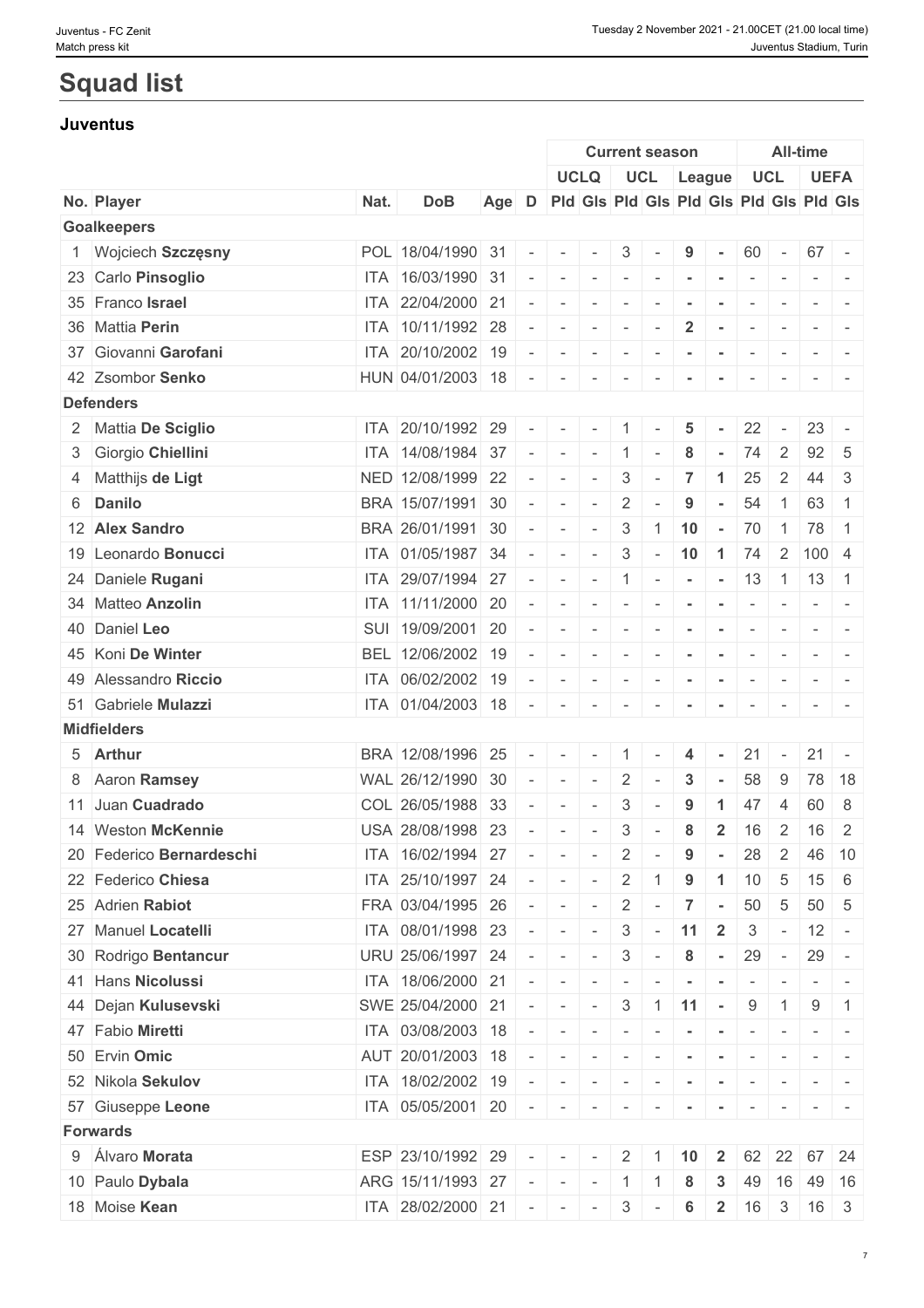8

| <b>Juventus</b>        |                   |  |                                  |     |        |    |     |          |             |
|------------------------|-------------------|--|----------------------------------|-----|--------|----|-----|----------|-------------|
|                        |                   |  | <b>Current season</b>            |     |        |    |     | All-time |             |
|                        |                   |  | <b>UCLQ</b>                      | UCL | League |    | UCL |          | <b>UEFA</b> |
| 43 Marco Da Graca      | ITA 01/05/2002 19 |  |                                  |     |        |    |     |          |             |
| 48 Leonardo Cerri      | ITA 04/03/2003 18 |  |                                  |     |        |    |     |          |             |
| Coach                  |                   |  |                                  |     |        |    |     |          |             |
| - Massimiliano Allegri | ITA 11/08/1967 54 |  | $ 1 -   -   -   3   -   -   -  $ |     |        | 89 |     | $-$ 91 - |             |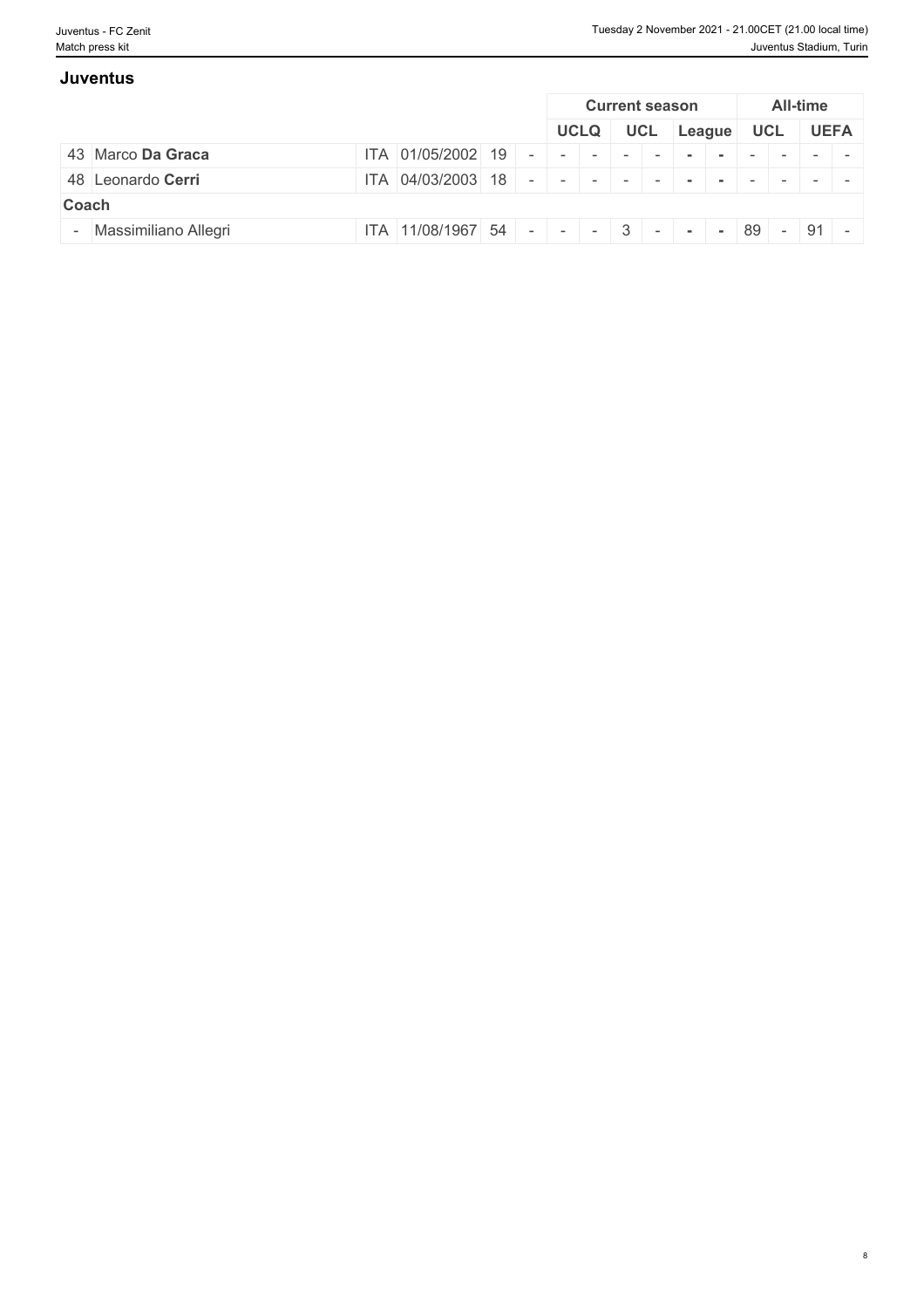### **FC Zenit**

|                        |      |                                                          |                          |                              |                                                                                                                                                                                                                                                                                                                                                                                                                                                                            | <b>Current season</b>    |                             |                |                 |                                          |                          | All-time                  |                                                                                                 |
|------------------------|------|----------------------------------------------------------|--------------------------|------------------------------|----------------------------------------------------------------------------------------------------------------------------------------------------------------------------------------------------------------------------------------------------------------------------------------------------------------------------------------------------------------------------------------------------------------------------------------------------------------------------|--------------------------|-----------------------------|----------------|-----------------|------------------------------------------|--------------------------|---------------------------|-------------------------------------------------------------------------------------------------|
|                        |      |                                                          |                          |                              | <b>UCLQ</b>                                                                                                                                                                                                                                                                                                                                                                                                                                                                |                          | UCL League                  |                |                 |                                          | UCL                      |                           | <b>UEFA</b>                                                                                     |
| No. Player             | Nat. | <b>DoB</b>                                               |                          |                              | Age D Pid Gis Pid Gis Pid Gis Pid Gis Pid Gis                                                                                                                                                                                                                                                                                                                                                                                                                              |                          |                             |                |                 |                                          |                          |                           |                                                                                                 |
| <b>Goalkeepers</b>     |      |                                                          |                          |                              |                                                                                                                                                                                                                                                                                                                                                                                                                                                                            |                          |                             |                |                 |                                          |                          |                           |                                                                                                 |
| 1 Stanislav Kritsyuk   |      | RUS 01/12/1990 30                                        | $\sim$                   |                              |                                                                                                                                                                                                                                                                                                                                                                                                                                                                            | $3 -$                    |                             | 7 <sup>1</sup> | $\sim$          | $\mathcal{S}$                            | $\sim$                   | $21 -$                    |                                                                                                 |
| 41 Mikhail Kerzhakov   |      | RUS 28/01/1987 34                                        | $\overline{\phantom{a}}$ |                              | $ -$                                                                                                                                                                                                                                                                                                                                                                                                                                                                       | $\sim$                   | $\sim$                      | 6              | $\sim$          | 12                                       | $\sim$ $-$               | 22                        | $\overline{a}$                                                                                  |
| 71 Daniil Odoevski     |      | RUS 22/01/2003 18                                        | $\sim$                   | $\sim$                       | $\sim$                                                                                                                                                                                                                                                                                                                                                                                                                                                                     | $\sim$                   | $\overline{\phantom{a}}$    |                |                 |                                          | $\overline{\phantom{a}}$ |                           |                                                                                                 |
| 91 David Byazrov       |      | RUS 12/02/2003 18                                        |                          | the contract of the contract |                                                                                                                                                                                                                                                                                                                                                                                                                                                                            | $\sim$                   | $\sim$                      |                | $\,$ $\,$       | $\overline{\phantom{a}}$                 | $\sim$                   |                           |                                                                                                 |
| <b>Defenders</b>       |      |                                                          |                          |                              |                                                                                                                                                                                                                                                                                                                                                                                                                                                                            |                          |                             |                |                 |                                          |                          |                           |                                                                                                 |
| 2 Dmitri Chistyakov    |      | RUS 13/01/1994 27                                        | $\sim$                   | $\sim$                       | $\mathbf{r}$                                                                                                                                                                                                                                                                                                                                                                                                                                                               | 3                        | $\sim$                      | 12             |                 | 3                                        |                          | 3                         |                                                                                                 |
| 3 Douglas Santos       |      | BRA 22/03/1994 27                                        | $\sim$                   | $\sim$                       | $\sim$                                                                                                                                                                                                                                                                                                                                                                                                                                                                     | 3                        | $\sim$ $-$                  | 12             | $\sim$          | 14                                       | $\sim$                   | $14 -$                    |                                                                                                 |
| 4 Danil Krugovoi       |      | RUS 28/05/1998 23                                        | $\overline{\phantom{a}}$ | $\sim$                       | $\sim$                                                                                                                                                                                                                                                                                                                                                                                                                                                                     | $\mathbf{3}$             | $\sim$                      | 10             | $\sim$          | $\overline{7}$                           | $\sim$                   | 7 <sup>1</sup>            | $\sim$                                                                                          |
| 6 Dejan Lovren         |      | CRO 05/07/1989 32                                        | $\sim$                   | $\sim$                       | $\sim$                                                                                                                                                                                                                                                                                                                                                                                                                                                                     | $\overline{1}$           | $\sim$                      | 9              | $\sim$          | 40                                       | $\overline{2}$           | 80                        | -5                                                                                              |
| 15 Vyacheslav Karavaev |      | RUS 20/05/1995 26                                        | $\sim$                   | $\sim$                       | $\sim$                                                                                                                                                                                                                                                                                                                                                                                                                                                                     | -1                       | $\sim$                      | 9              | $\sim$          | 12                                       | $\sim$                   | 31                        | $\overline{1}$                                                                                  |
| 44 Yaroslav Rakits'kyy |      | UKR 03/08/1989 32                                        |                          | $\sim$                       | $\mathbf{r}$                                                                                                                                                                                                                                                                                                                                                                                                                                                               | $\mathbf{3}$             |                             |                |                 |                                          |                          | $\vert$ - 11 1 67 2 100 4 |                                                                                                 |
| 94 Danila Khotulev     |      | RUS 01/10/2002 19                                        | $\sim$                   | $\sim$                       | $\sim$                                                                                                                                                                                                                                                                                                                                                                                                                                                                     | $\overline{\phantom{a}}$ | $\overline{\phantom{a}}$    | 1              | $\sim$          | $\sim$                                   | $\sim$                   |                           | $\frac{1}{2} \left( \frac{1}{2} \right) = \frac{1}{2} \left( \frac{1}{2} \right) = \frac{1}{2}$ |
| <b>Midfielders</b>     |      |                                                          |                          |                              |                                                                                                                                                                                                                                                                                                                                                                                                                                                                            |                          |                             |                |                 |                                          |                          |                           |                                                                                                 |
| 5 Wilmar Barrios       |      | COL 16/10/1993 28                                        | $\sim$                   | $-1.1 - 1.1 - 1.1$           |                                                                                                                                                                                                                                                                                                                                                                                                                                                                            | $3 -$                    |                             | $10 -$         |                 | $15 -$                                   |                          | $19 -$                    |                                                                                                 |
| 8 Wendel               |      | BRA 28/08/1997 24                                        | $\sim$                   |                              | $\sim$ 100 $-$                                                                                                                                                                                                                                                                                                                                                                                                                                                             |                          | $3 \mid 1 \mid 13$          |                | $\vert 3$       | $\overline{7}$                           |                          | $1 \quad 18$              | -1                                                                                              |
| 11 Claudinho           |      | BRA 28/01/1997 24                                        | $\sim$                   | $\sim$                       | $\sim$                                                                                                                                                                                                                                                                                                                                                                                                                                                                     | 3                        |                             | 8              | 3               | 3                                        |                          | 3                         |                                                                                                 |
| 14 Daler Kuzyaev       |      | RUS 15/01/1993 28                                        | $\sim$                   | $\sim$                       | $\sim$                                                                                                                                                                                                                                                                                                                                                                                                                                                                     | $\mathbf{3}$             | $\overline{1}$              | 10             | $\sim$          | 13                                       | $\overline{1}$           | 33                        | -4                                                                                              |
| 17 Andrei Mostovoy     |      | RUS 05/11/1997 23                                        | $\sim$                   | $\sim$ 100 $\pm$             | $\sim$                                                                                                                                                                                                                                                                                                                                                                                                                                                                     |                          | $2 - 12$                    |                | $\overline{2}$  | $7$ -                                    |                          | $7^{\circ}$               | $\sim$                                                                                          |
| 19 Aleksei Sutormin    |      | RUS 10/01/1994 27                                        | $\overline{\phantom{a}}$ | $\sim$                       | $\sim$                                                                                                                                                                                                                                                                                                                                                                                                                                                                     | $\mathcal{S}$            | $\vert$ 1   13              |                | $\mathbf{3}$    | 10                                       |                          | $1 \quad 10$              | $\overline{1}$                                                                                  |
| 21 Aleksandr Erokhin   |      | RUS 13/10/1989 32                                        | $\sim$                   | $\sim$                       | $\sim$                                                                                                                                                                                                                                                                                                                                                                                                                                                                     | $\mathcal{S}$            | $\vert \cdot \vert = \vert$ | 13             | $6\phantom{1}6$ | 18                                       | $\overline{1}$           | 69                        | 7                                                                                               |
| 27 Magomed Ozdoev      |      | RUS 05/11/1992 28                                        | $\sim$                   |                              | $\frac{1}{2} \left( \frac{1}{2} \right) \left( \frac{1}{2} \right) \left( \frac{1}{2} \right) \left( \frac{1}{2} \right) \left( \frac{1}{2} \right) \left( \frac{1}{2} \right) \left( \frac{1}{2} \right) \left( \frac{1}{2} \right) \left( \frac{1}{2} \right) \left( \frac{1}{2} \right) \left( \frac{1}{2} \right) \left( \frac{1}{2} \right) \left( \frac{1}{2} \right) \left( \frac{1}{2} \right) \left( \frac{1}{2} \right) \left( \frac{1}{2} \right) \left( \frac$ |                          |                             |                |                 | $\vert 1 \vert - \vert 11 \vert 1 \vert$ |                          | $35 \quad 2$              |                                                                                                 |
| 64 Kirill Kravtsov     |      | RUS 14/06/2002 19                                        | $\sim$                   | $\sim$                       | $\sim$                                                                                                                                                                                                                                                                                                                                                                                                                                                                     | $2 \mid$                 | $\sim$ $-$                  | 9              | $\sim$          | $2$ -                                    |                          | $2 \mid$                  | $\sim$                                                                                          |
| <b>Forwards</b>        |      |                                                          |                          |                              |                                                                                                                                                                                                                                                                                                                                                                                                                                                                            |                          |                             |                |                 |                                          |                          |                           |                                                                                                 |
| 7 Sardar Azmoun        |      | $\overline{ORN}$ 01/01/1995 26 - - - 3 - 11 7 19 4 33 11 |                          |                              |                                                                                                                                                                                                                                                                                                                                                                                                                                                                            |                          |                             |                |                 |                                          |                          |                           |                                                                                                 |
| 10 Malcom              |      | BRA 26/02/1997 24 - - - 3 - 8 2 9 1 11 1                 |                          |                              |                                                                                                                                                                                                                                                                                                                                                                                                                                                                            |                          |                             |                |                 |                                          |                          |                           |                                                                                                 |
| 22 Artem Dzyuba        |      | RUS 22/08/1988 33 - - - 3 - 13 7 27 9 71 23              |                          |                              |                                                                                                                                                                                                                                                                                                                                                                                                                                                                            |                          |                             |                |                 |                                          |                          |                           |                                                                                                 |
| 83 Akim Belokhonov     |      | RUS 21/01/2004 17 - - - - - - - - - -                    |                          |                              |                                                                                                                                                                                                                                                                                                                                                                                                                                                                            |                          |                             |                |                 |                                          |                          |                           |                                                                                                 |
| 85 Daniil Kuznetsov    |      | RUS 23/04/2003 18 - - - - - - 3 - - - - -                |                          |                              |                                                                                                                                                                                                                                                                                                                                                                                                                                                                            |                          |                             |                |                 |                                          |                          |                           |                                                                                                 |
| Coach                  |      |                                                          |                          |                              |                                                                                                                                                                                                                                                                                                                                                                                                                                                                            |                          |                             |                |                 |                                          |                          |                           |                                                                                                 |
| - Sergei Semak         |      | RUS 27/02/1976 45 - - - - 3 - - - 16 - 30 -              |                          |                              |                                                                                                                                                                                                                                                                                                                                                                                                                                                                            |                          |                             |                |                 |                                          |                          |                           |                                                                                                 |
|                        |      |                                                          |                          |                              |                                                                                                                                                                                                                                                                                                                                                                                                                                                                            |                          |                             |                |                 |                                          |                          |                           |                                                                                                 |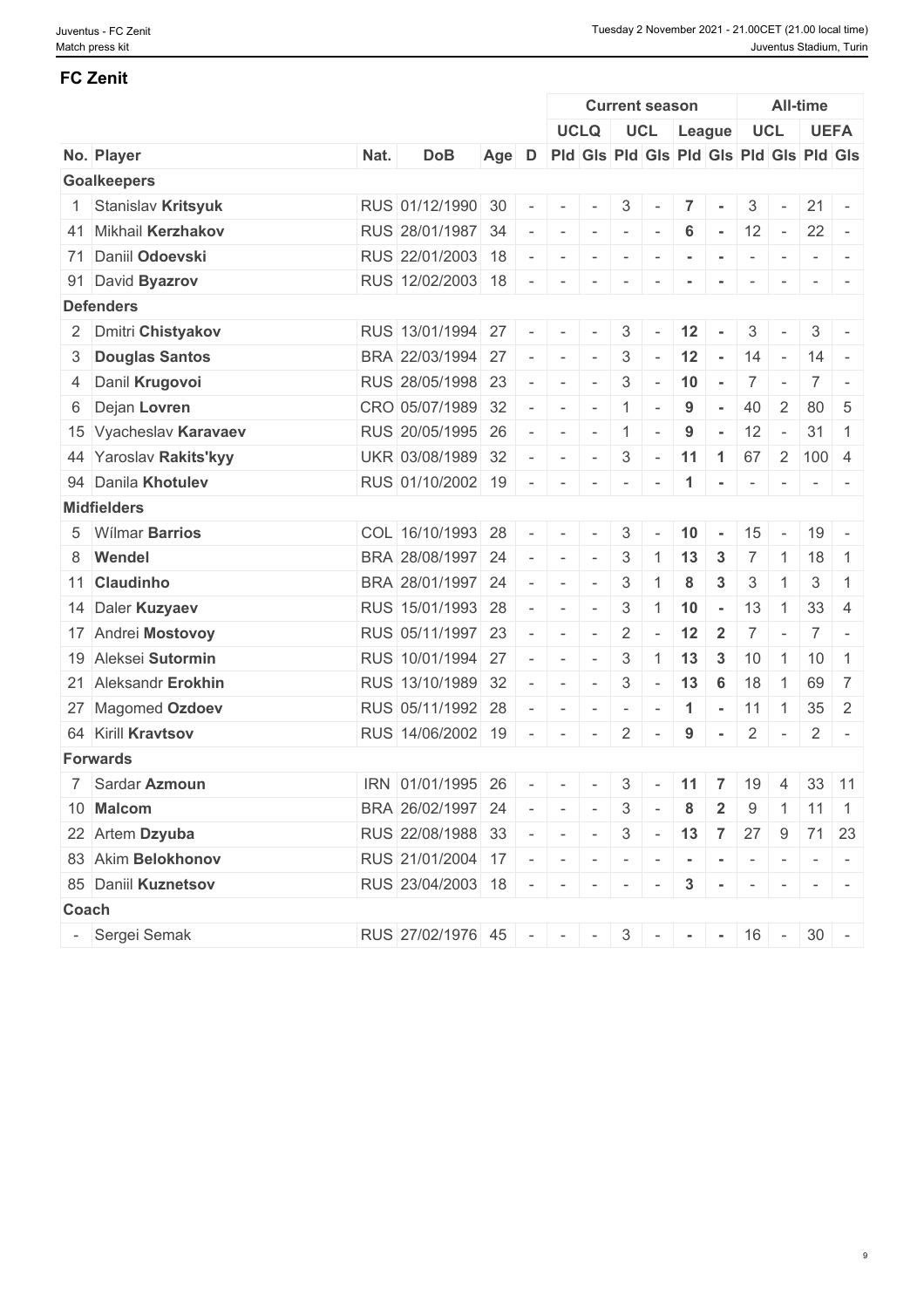# **Match officials**

| <b>Referee</b>                           | Alejandro Hernández (ESP)                 |  |
|------------------------------------------|-------------------------------------------|--|
| <b>Assistant referees</b>                | José Naranjo (ESP), Teodoro Sobrino (ESP) |  |
| <b>Video Assistant Referee</b>           | Juan Martínez Munuera (ESP)               |  |
| <b>Fourth official</b>                   | José Luis Munuera (ESP)                   |  |
| <b>Assistant Video Assistant Referee</b> | Ricardo de Burgos (ESP)                   |  |
| <b>UEFA Delegate</b>                     | Jovan Surbatovic (SRB)                    |  |
| <b>UEFA Referee observer</b>             | William Young (SCO)                       |  |
|                                          |                                           |  |

# **Referee**

| <b>Name</b>         | <b>UEFA</b><br><b>Champions</b><br>Date of birth<br>League<br>matches | <b>UEFA matches</b> |
|---------------------|-----------------------------------------------------------------------|---------------------|
| Alejandro Hernández | 10/11/1982                                                            | $36\,$              |

# **UEFA Champions League matches involving teams from the two countries involved in this match**

No such matches refereed

**Other matches involving teams from either of the two countries involved in this match**

| <b>Date</b> | <b>Competition</b> | <b>Stage</b><br>reached |                             | <b>Home Away</b>                 | <b>Result</b> | <b>Venue</b>          |
|-------------|--------------------|-------------------------|-----------------------------|----------------------------------|---------------|-----------------------|
| 28/03/2014  | U17                | <b>ELITE</b>            | <b>Czech Republic Italy</b> |                                  | $2 - 1$       | Zlin                  |
| 31/03/2014  | U17                | <b>ELITE</b>            |                             | Italy England                    | $1 - 2$       | Zlin                  |
| 08/10/2015  | U19                | QR                      |                             | Italy Finland                    | $1 - 1$       | Skopje                |
| 13/10/2015  | U19                | QR                      | England Italy               |                                  | $0-0$         | Skopje                |
| 09/03/2016  | <b>UYL</b>         | QF                      | Paris Saint-Germain AS Roma |                                  | $3 - 1$       | Saint-Germain-en-Laye |
| 11/07/2016  | U19                | GS-FT                   | Germany Italy               |                                  | $0 - 1$       | Stuttgart             |
| 28/07/2016  | UEL                | 3QR                     |                             | AEK Larnaca FC FC Spartak Moskva | $1 - 1$       | Larnaca               |
| 04/09/2021  | <b>WC</b>          | QR                      |                             | Cyprus Russia                    | $0 - 2$       | Nicosia               |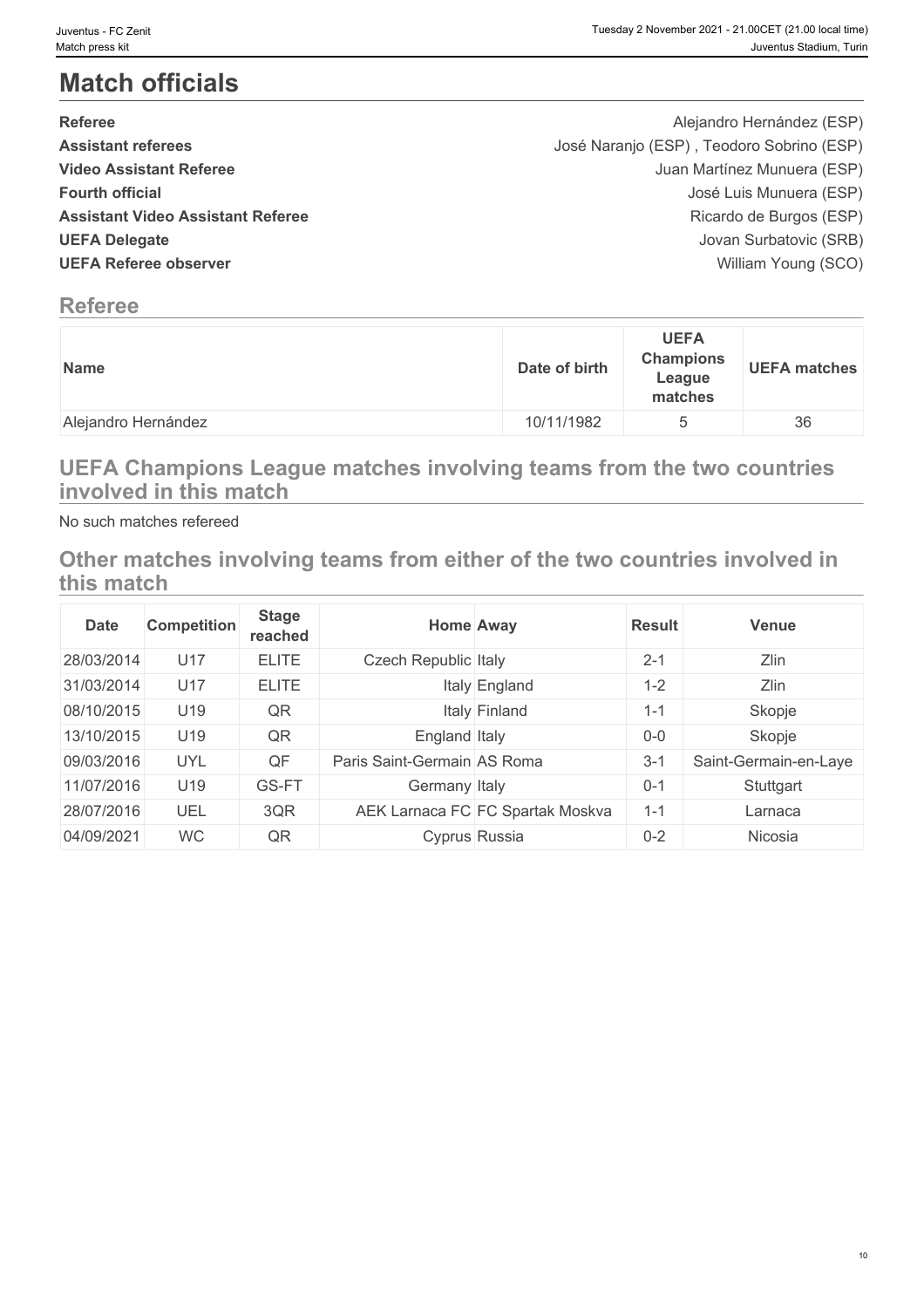# **Fixtures and results**

### **Juventus**

| <b>Date</b>       | <b>Competition Opponent</b> |                              |              | <b>Result Goalscorers</b>                      |
|-------------------|-----------------------------|------------------------------|--------------|------------------------------------------------|
| 22/08/2021 League |                             | Udinese Calcio (A)           | D            | 2-2 Dybala 3, Cuadrado 23                      |
| 28/08/2021 League |                             | Empoli FC (H)                | $0 - 1$<br>L |                                                |
| 11/09/2021 League |                             | SSC Napoli (A)               | L            | 1-2 Morata 10                                  |
| 14/09/2021 UCL    |                             | Malmö FF (A)                 | W            | 3-0 Alex Sandro 23, Dybala 45 (P), Morata 45+1 |
| 19/09/2021 League |                             | AC Milan (H)                 | D            | 1-1 Morata 4                                   |
| 22/09/2021 League |                             | Spezia (A)                   | W            | 3-2 Kean 28, Chiesa 66, De Ligt 72             |
| 26/09/2021 League |                             | UC Sampdoria (H)             | W            | 3-2 Dybala 10, Bonucci 43 (P), Locatelli 57    |
| 29/09/2021 UCL    |                             | Chelsea FC (H)               | W            | 1-0 Chiesa 46                                  |
| 02/10/2021 League |                             | Torino FC (A)                | W            | 1-0 Locatelli 86                               |
| 17/10/2021 League |                             | AS Roma (H)                  | W            | 1-0 Kean 16                                    |
| 20/10/2021 UCL    |                             | FC Zenit (A)                 | W            | 1-0 Kulusevski 86                              |
| 24/10/2021 League |                             | FC Internazionale Milano (A) | D            | 1-1 Dybala 89 $(P)$                            |
| 27/10/2021 League |                             | US Sassuolo Calcio (H)       | L.           | 1-2 McKennie 76                                |
| 30/10/2021 League |                             | Hellas Verona FC (A)         | L            | 1-2 McKennie 80                                |
| 02/11/2021 UCL    |                             | FC Zenit (H)                 |              |                                                |
| 06/11/2021 League |                             | <b>ACF Fiorentina (H)</b>    |              |                                                |
| 20/11/2021 League |                             | SS Lazio (A)                 |              |                                                |
| 23/11/2021 UCL    |                             | Chelsea FC (A)               |              |                                                |
| 27/11/2021 League |                             | Atalanta BC (H)              |              |                                                |
| 30/11/2021 League |                             | Salernitana Sport (A)        |              |                                                |
| 05/12/2021 League |                             | Genoa CFC (H)                |              |                                                |
| 08/12/2021 UCL    |                             | Malmö FF (H)                 |              |                                                |
| 11/12/2021 League |                             | AC Venezia (A)               |              |                                                |
| 18/12/2021 League |                             | Bologna FC (A)               |              |                                                |
| 21/12/2021 League |                             | Cagliari Calcio (H)          |              |                                                |
| 06/01/2022 League |                             | SSC Napoli (H)               |              |                                                |
| 09/01/2022 League |                             | AS Roma (A)                  |              |                                                |
| 16/01/2022 League |                             | Udinese Calcio (H)           |              |                                                |
| 23/01/2022 League |                             | AC Milan (A)                 |              |                                                |
| 06/02/2022 League |                             | Hellas Verona FC (H)         |              |                                                |
| 13/02/2022 League |                             | Atalanta BC (A)              |              |                                                |
| 20/02/2022 League |                             | Torino FC (H)                |              |                                                |
| 27/02/2022 League |                             | Empoli FC (A)                |              |                                                |
| 06/03/2022 League |                             | Spezia (H)                   |              |                                                |
| 13/03/2022 League |                             | UC Sampdoria (A)             |              |                                                |
| 20/03/2022 League |                             | Salernitana Sport (H)        |              |                                                |
| 03/04/2022 League |                             | FC Internazionale Milano (H) |              |                                                |
| 10/04/2022 League |                             | Cagliari Calcio (A)          |              |                                                |
| 16/04/2022 League |                             | Bologna FC (H)               |              |                                                |
| 24/04/2022 League |                             | US Sassuolo Calcio (A)       |              |                                                |
| 01/05/2022 League |                             | AC Venezia (H)               |              |                                                |
| 08/05/2022 League |                             | Genoa CFC (A)                |              |                                                |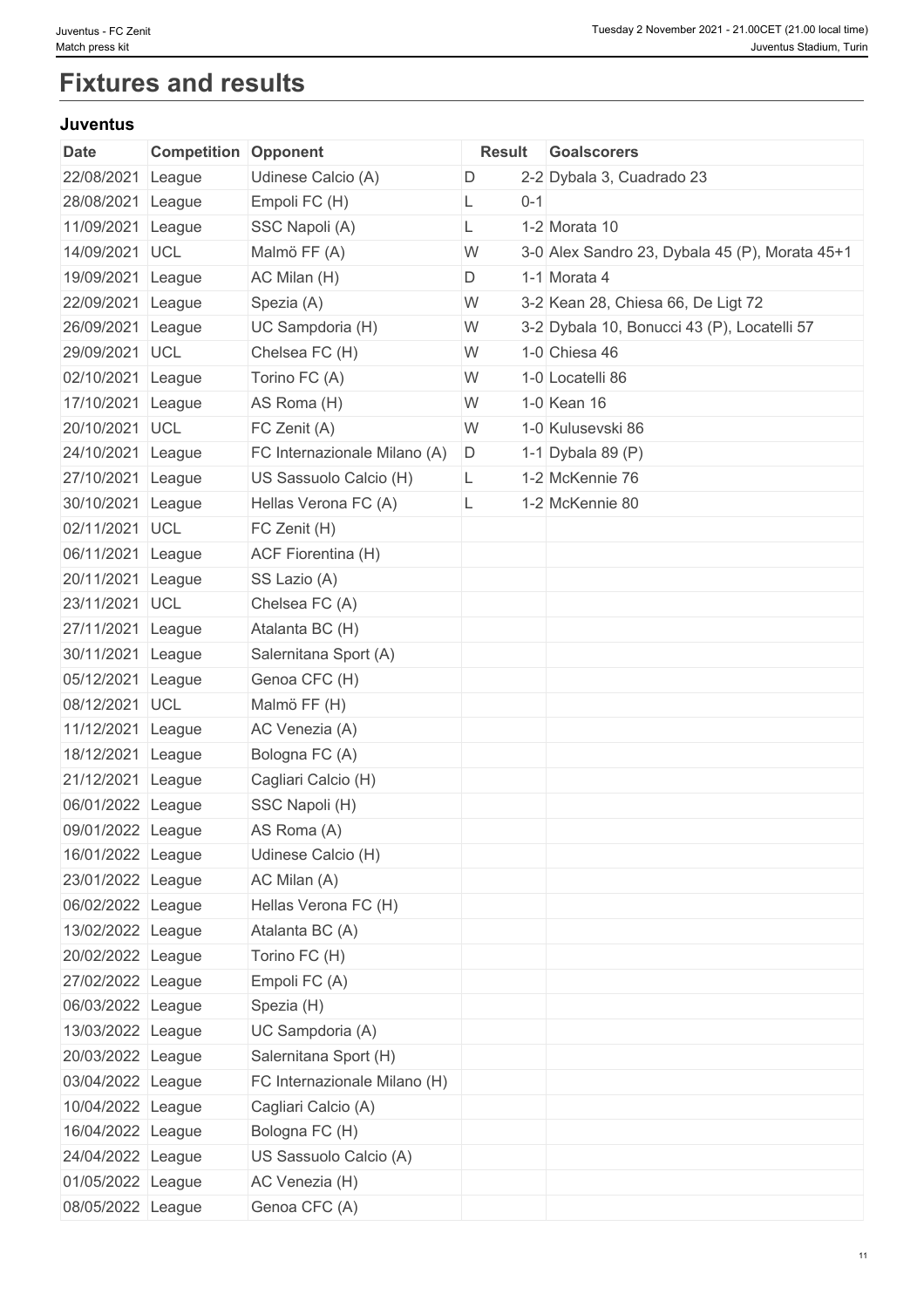#### **Juventus**

| 15/05/2022 League | SS Lazio (H)              |  |
|-------------------|---------------------------|--|
| 22/05/2022 League | <b>ACF Fiorentina (A)</b> |  |

| Pos. Clubs                 | $P$ W            |                    | D              |                 |    | L GF GA Pts                                      |  |
|----------------------------|------------------|--------------------|----------------|-----------------|----|--------------------------------------------------|--|
| 1 SSC Napoli               |                  |                    | $11$ 10 1      | $\overline{0}$  | 23 | $3 \mid 31$                                      |  |
| 2 AC Milan                 |                  |                    | $11$ 10 1 0    |                 |    | $25$ 10 31                                       |  |
| 3 FC Internazionale Milano | $11 \mid 7 \mid$ |                    | $\mathbf{3}$   |                 | 28 | $12 \overline{\smash{\big)}\ 24}$                |  |
| 4 AS Roma                  | $11 \quad 6$     |                    | $-1$           |                 |    | 4 19 12 19                                       |  |
| 5 Atalanta BC              | $11 \quad 5$     |                    | $\overline{4}$ | 2 <sup>1</sup>  |    | $20$ 14 19                                       |  |
| 6 SS Lazio                 |                  | $11 \mid 5 \mid 3$ |                | 3 <sup>1</sup>  |    | 22 19 18                                         |  |
| 7 ACF Fiorentina           | 11               | 6                  | $\overline{0}$ | $5\phantom{.0}$ | 16 | $13 \quad 18$                                    |  |
| 8 Hellas Verona FC         | $11 \mid 4$      |                    | 3              | 4               |    | 24 20 15                                         |  |
| 9 Juventus                 | 11               | $\overline{4}$     | $\mathbf{3}$   |                 |    | 4 15 15 15                                       |  |
| 10 Bologna FC              |                  | $11 \mid 4 \mid$   | 3 <sup>1</sup> |                 |    | $4 \mid 17 \mid 22 \mid 15$                      |  |
| 11 Empoli FC               |                  | $11 \quad 5$       | $\overline{0}$ |                 |    | 6 16 21 15                                       |  |
| 12 Torino FC               | $11 \quad 4$     |                    | 2              | 5               |    | $15$ 11 14                                       |  |
| 13 US Sassuolo Calcio      | $11 \mid 4$      |                    | $\overline{2}$ |                 |    | $5 \mid 15 \mid 15 \mid 14$                      |  |
| 14 Udinese Calcio          | 11               | 2 <sup>1</sup>     | 5              | $\overline{4}$  |    | $12$ 16 11                                       |  |
| 15 UC Sampdoria            |                  | $11 \mid 2 \mid 3$ |                |                 |    | $6 \mid 14 \mid 23 \mid 9$                       |  |
| 16 AC Venezia              | 11               | $\pm$ 2 $^+$       | $\mathbf{3}$   | 6               | 8  | $17 \quad 9$                                     |  |
| 17 Genoa CFC               |                  | $11 \mid 1 \mid$   | 5              | 5               |    | $15 \mid 22 \mid 8$                              |  |
| 18 Spezia                  | 11               | 2                  | 2              | $\overline{7}$  |    | $12 \mid 26 \mid 8$                              |  |
| 19 Salernitana Sport       |                  | $11 \quad 2$       |                | 8               |    | $10 \ 23 \ 7$                                    |  |
| 20 Cagliari Calcio         |                  |                    |                |                 |    | $11 \mid 1 \mid 3 \mid 7 \mid 12 \mid 24 \mid 6$ |  |

### **FC Zenit**

| <b>Date</b> | <b>Competition</b> | Opponent                         | <b>Result</b> | <b>Goalscorers</b>                                                                       |
|-------------|--------------------|----------------------------------|---------------|------------------------------------------------------------------------------------------|
| 24/07/2021  | League             | FC Khimki (A)                    | W             | 3-1 Azmoun 33, Erokhin 72, Sutormin 76 (P)                                               |
| 01/08/2021  | League             | FC Rostov (A)                    | W             | 4-2 Erokhin 29, 90+5, Azmoun 35 (P), Wendel 75                                           |
| 07/08/2021  | League             | FC Krasnodar (H)                 | W             | 3-2 Azmoun 9, 35, Erokhin 44                                                             |
| 15/08/2021  | League             | FC Lokomotiv Moskva (A)          | D             | 1-1 Sutormin 85 $(P)$                                                                    |
| 21/08/2021  | League             | FC Ufa(A)                        | D             | 1-1 Silva de Oliveira 10                                                                 |
| 26/08/2021  | League             | PFC CSKA Moskva (H)              | W             | 1-0 Azmoun 82                                                                            |
| 11/09/2021  | League             | FC Akhmat Grozny (H)             | W             | 3-1 Wendel 9, Erokhin 33, Silva de Oliveira 83                                           |
| 14/09/2021  | <b>UCL</b>         | Chelsea FC (A)                   | $0 - 1$<br>Ц. |                                                                                          |
| 20/09/2021  | League             | FC Rubin (A)                     | W             | 3-1 Dzyuba 24, 43, Rodrigues Parisi Leonel 29                                            |
| 25/09/2021  | League             | PFC Krylya Sovetov Samara<br>(H) | W             | 2-1 Dzyuba 35, Sutormin 79 (P)                                                           |
| 29/09/2021  | <b>UCL</b>         | Malmö FF (H)                     | W<br>$4-0$    | Claudinho 9, Kuzyaev 49, Sutormin 80,<br>Wendel 90+4                                     |
| 03/10/2021  | League             | PFC Sochi (H)                    |               | 1-2 Dzyuba 45                                                                            |
| 16/10/2021  | League             | FC Arsenal Tula (A)              |               | 1-2 Dzyuba 88                                                                            |
| 20/10/2021  | UCL                | Juventus (H)                     | $0 - 1$       |                                                                                          |
| 24/10/2021  | League             | FC Spartak Moskva (H)            | $7 - 1$<br>W  | Azmoun 20, 36, Rodrigues Parisi Leonel 28,<br>Mostovoy 45, 56, Dzyuba 80 (P), Erokhin 88 |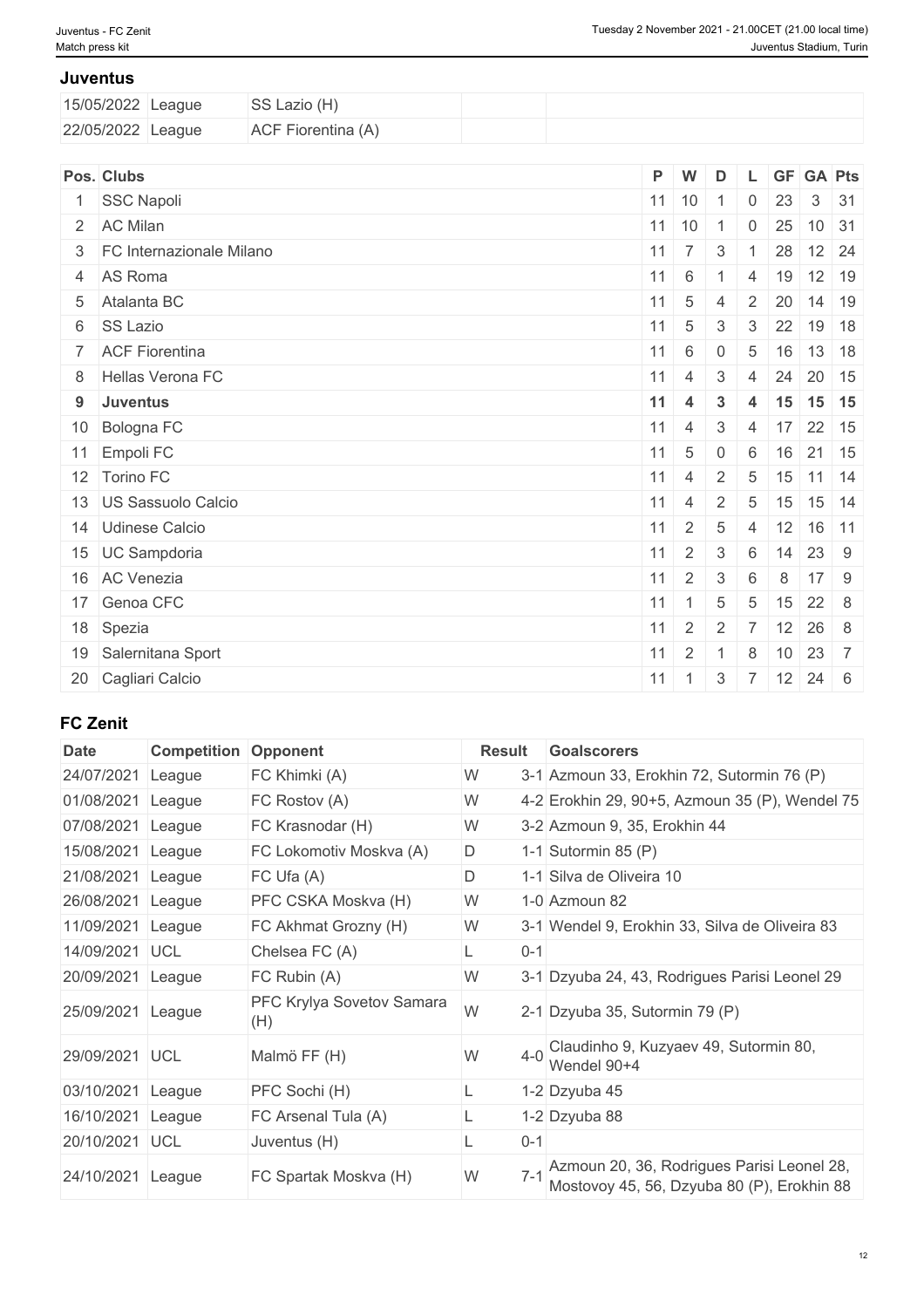#### **FC Zenit**

| 29/10/2021        | League | FC Dynamo Moscow (H)             | W | $4 - 1$ | Rodrigues Parisi Leonel 8, Wendel 66,<br>Dzyuba 69, Rakits'kyy 85 |
|-------------------|--------|----------------------------------|---|---------|-------------------------------------------------------------------|
| 02/11/2021 UCL    |        | Juventus (A)                     |   |         |                                                                   |
| 07/11/2021 League |        | FC Ural Sverdlovsk Oblast (A)    |   |         |                                                                   |
| 19/11/2021 League |        | FC Nizhny Novgorod (H)           |   |         |                                                                   |
| 23/11/2021 UCL    |        | Malmö FF (A)                     |   |         |                                                                   |
| 28/11/2021 League |        | PFC CSKA Moskva (A)              |   |         |                                                                   |
| 03/12/2021 League |        | FC Rostov (H)                    |   |         |                                                                   |
| 08/12/2021 UCL    |        | Chelsea FC (H)                   |   |         |                                                                   |
| 12/12/2021 League |        | FC Dynamo Moscow (A)             |   |         |                                                                   |
| 25/02/2022 League |        | FC Rubin (H)                     |   |         |                                                                   |
| 04/03/2022 League |        | FC Ufa (H)                       |   |         |                                                                   |
| 11/03/2022 League |        | PFC Krylya Sovetov Samara<br>(A) |   |         |                                                                   |
| 18/03/2022 League |        | FC Arsenal Tula (H)              |   |         |                                                                   |
| 01/04/2022 League |        | PFC Sochi (A)                    |   |         |                                                                   |
| 08/04/2022 League |        | FC Akhmat Grozny (A)             |   |         |                                                                   |
| 15/04/2022 League |        | FC Ural Sverdlovsk Oblast (H)    |   |         |                                                                   |
| 22/04/2022 League |        | FC Krasnodar (A)                 |   |         |                                                                   |
| 29/04/2022 League |        | FC Lokomotiv Moskva (H)          |   |         |                                                                   |
| 06/05/2022 League |        | FC Khimki (H)                    |   |         |                                                                   |
| 13/05/2022 League |        | FC Spartak Moskva (A)            |   |         |                                                                   |
| 21/05/2022 League |        | FC Nizhny Novgorod (A)           |   |         |                                                                   |

| Pos. Clubs                   | P. | $\mathsf{W}$    | D              |                 |    | L GF GA Pts                               |  |
|------------------------------|----|-----------------|----------------|-----------------|----|-------------------------------------------|--|
| 1 FC Zenit                   | 13 | 9               | $\overline{2}$ | $2^{\circ}$     |    | 34 16 29                                  |  |
| 2 FC Lokomotiv Moskva        | 13 | 6               | 6              |                 |    | $19$ 12 24                                |  |
| 3 PFC Sochi                  | 13 | 8               | $\overline{0}$ | 5               | 20 | 15 24                                     |  |
| 4 FC Dynamo Moscow           | 13 | $7^{\circ}$     | 2 <sup>1</sup> | $\overline{4}$  | 21 | $16 \overline{\smash{\big)}\ 23}$         |  |
| 5 PFC CSKA Moskva            | 13 |                 |                |                 |    | $7 \mid 2 \mid 4 \mid 17 \mid 10 \mid 23$ |  |
| 6 FC Krasnodar               | 13 | 6               | 3              |                 |    | 4 22 12 21                                |  |
| 7 PFC Krylya Sovetov Samara  |    | $13 \mid 6$     |                | 6               |    | 16 16 19                                  |  |
| 8 FC Rubin                   | 13 | 5               | 4              | $\overline{4}$  |    | $17$ 14 19                                |  |
| 9 FC Spartak Moskva          | 13 | 5               | 3              | 5               |    | $15$ 18 18                                |  |
| 10 FC Akhmat Grozny          | 13 | $5\overline{)}$ | $\overline{0}$ | 8               |    | $12$ 19 15                                |  |
| 11 FC Nizhny Novgorod        | 13 | 4               |                |                 |    | $2 \mid 7 \mid 14 \mid 21 \mid 14$        |  |
| 12 FC Rostov                 | 13 | $\mathbf{3}$    | $\overline{4}$ | 6               |    | 20 24 13                                  |  |
| 13 FC Ufa                    | 13 | 3               | $\overline{4}$ | 6               |    | $14$ 19 13                                |  |
| 14 FC Arsenal Tula           | 13 | $\mathbf{3}$    | 3              |                 | 15 | $26 \mid 12$                              |  |
| 15 FC Khimki                 | 13 | 2 <sup>1</sup>  | 6              | 5               |    | $11$ 19 12                                |  |
| 16 FC Ural Sverdlovsk Oblast | 13 |                 | $2 \mid 4$     | $\top$ 7 $\top$ |    | $5 \mid 15 \mid 10$                       |  |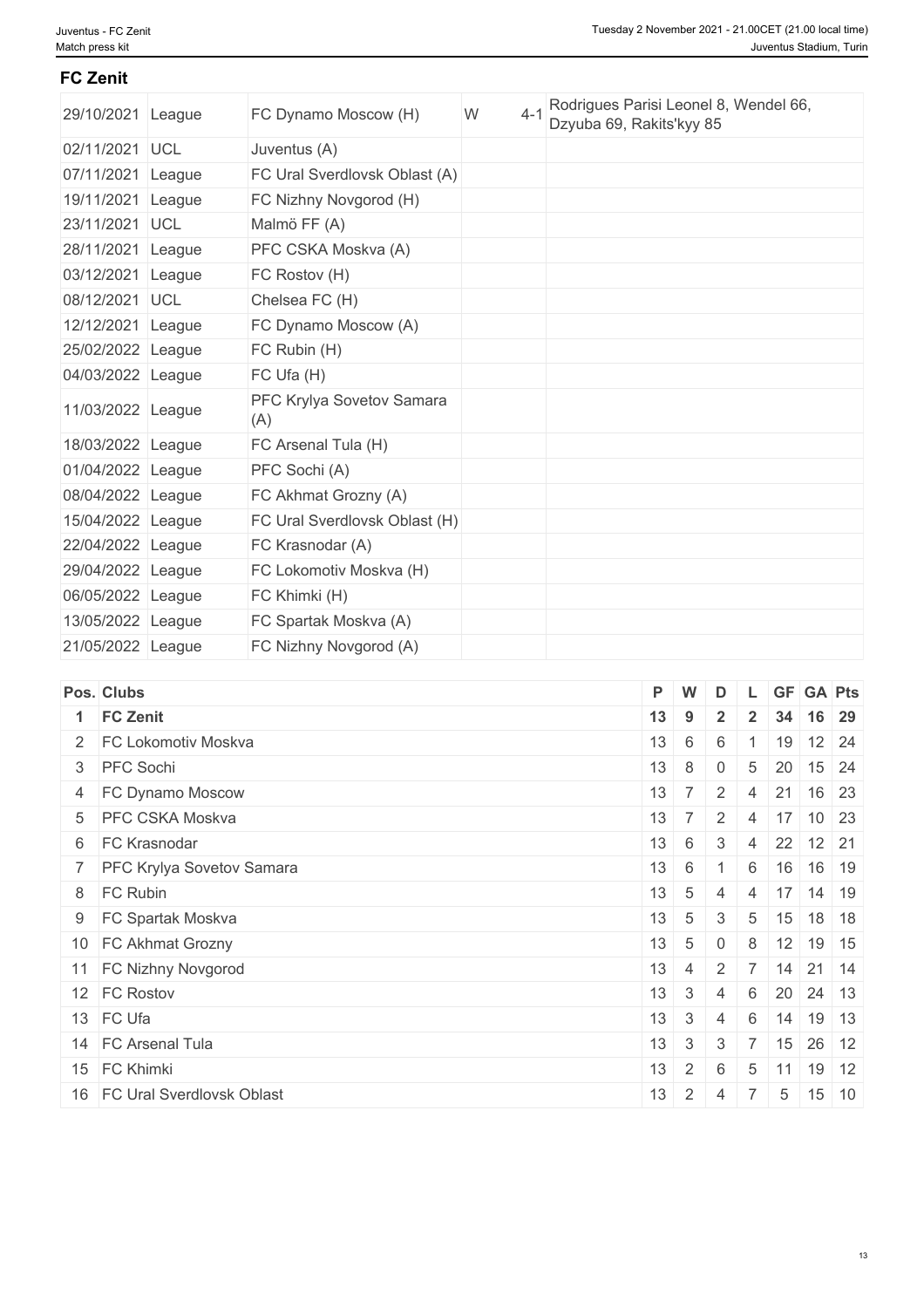# **Match-by-match lineups**

### **Juventus**

### **UEFA Champions League - Group stage**

#### **Group H**

| <b>Club</b>     | $PId \mid W \mid D \mid L \mid GF \mid GA \mid Pts \mid$ |                                                    |  |  |  |
|-----------------|----------------------------------------------------------|----------------------------------------------------|--|--|--|
| <b>Juventus</b> |                                                          | $3 \mid 3 \mid 0 \mid 0 \mid 5 \mid 0 \mid 9 \mid$ |  |  |  |
| Chelsea FC      |                                                          | 320115116                                          |  |  |  |
| <b>FC Zenit</b> |                                                          | $3 \mid 1 \mid 0 \mid 2 \mid 4 \mid 2 \mid 3 \mid$ |  |  |  |
| Malmö FF        |                                                          | 3 0 0 3 0 11 0                                     |  |  |  |

#### **Matchday 1** (14/09/2021)

#### **Malmö FF 0-3 Juventus**

**Goals:** 0-1 Alex Sandro 23, 0-2 Dybala 45 (P) , 0-3 Morata 45+1 **Juventus:** Szczęsny, De Ligt (86 Rugani), Danilo, Morata (67 Kean), Dybala (82 Ramsey), Cuadrado (82 Kulusevski), Alex Sandro, Bonucci, Rabiot, Locatelli, Bentancur (67 McKennie)

#### **Matchday 2** (29/09/2021)

**Juventus 1-0 Chelsea FC**

#### **Goals:** 1-0 Chiesa 46

**Juventus:** Szczęsny, De Ligt, Danilo, Cuadrado, Alex Sandro, Bonucci, Bernardeschi (65 Kulusevski), Chiesa (76 Kean), Rabiot (76 McKennie), Locatelli, Bentancur (83 Chiellini)

#### **Matchday 3** (20/10/2021)

**FC Zenit 0-1 Juventus Goals:** 0-1 Kulusevski 86 **Juventus:** Szczęsny, De Sciglio, De Ligt, Morata (76 Kean), Alex Sandro (58 Cuadrado), McKennie, Bonucci, Bernardeschi (58 Kulusevski), Chiesa, Locatelli (58 Arthur), Bentancur (84 Ramsey)

#### **Matchday 4** (02/11/2021)

Juventus-FC Zenit

#### **Matchday 5** (23/11/2021)

Chelsea FC-Juventus

#### **Matchday 6** (08/12/2021)

Juventus-Malmö FF

#### **FC Zenit**

#### **UEFA Champions League - Group stage**

#### **Matchday 1** (14/09/2021)

**Chelsea FC 1-0 FC Zenit Goals:** 1-0 Lukaku 69 **FC Zenit:** Kritsyuk, Chistyakov, Douglas Santos, Barrios, Azmoun, Wendel (75 Erokhin), Malcom (75 Dzyuba), Claudinho (88 Mostovoy), Kuzyaev (82 Kravtsov), Sutormin, Rakits'kyy (88 Krugovoi)

#### **Matchday 2** (29/09/2021)

#### **FC Zenit 4-0 Malmö FF Goals:** 1-0 Claudinho 9, 2-0 Kuzyaev 49, 3-0 Sutormin 80, 4-0 Wendel 90+4 **FC Zenit:** Kritsyuk, Chistyakov, Douglas Santos (84 Krugovoi), Barrios, Wendel, Malcom, Claudinho (75 Erokhin), Kuzyaev (75 Azmoun), Sutormin (84 Kravtsov), Dzyuba (84 Mostovoy), Rakits'kyy

#### **Matchday 3** (20/10/2021)

**FC Zenit 0-1 Juventus Goals:** 0-1 Kulusevski 86 **FC Zenit:** Kritsyuk, Chistyakov (88 Krugovoi), Douglas Santos, Barrios, Lovren, Wendel, Malcom (69 Kuzyaev), Claudinho (88 Erokhin), Karavaev (61 Sutormin), Dzyuba (61 Azmoun), Rakits'kyy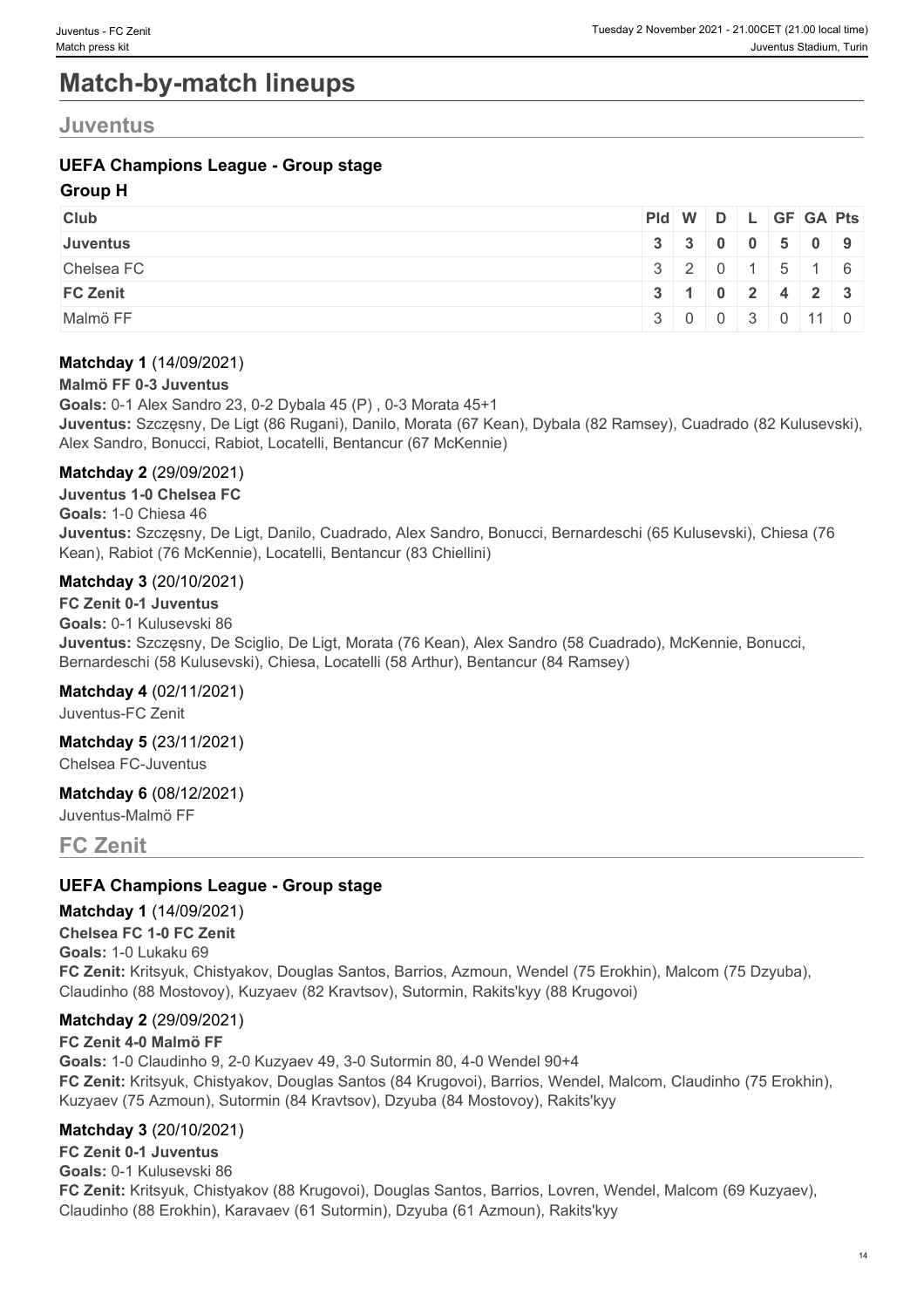# **Matchday 4** (02/11/2021)

Juventus-FC Zenit

### **Matchday 5** (23/11/2021)

Malmö FF-FC Zenit

### **Matchday 6** (08/12/2021)

FC Zenit-Chelsea FC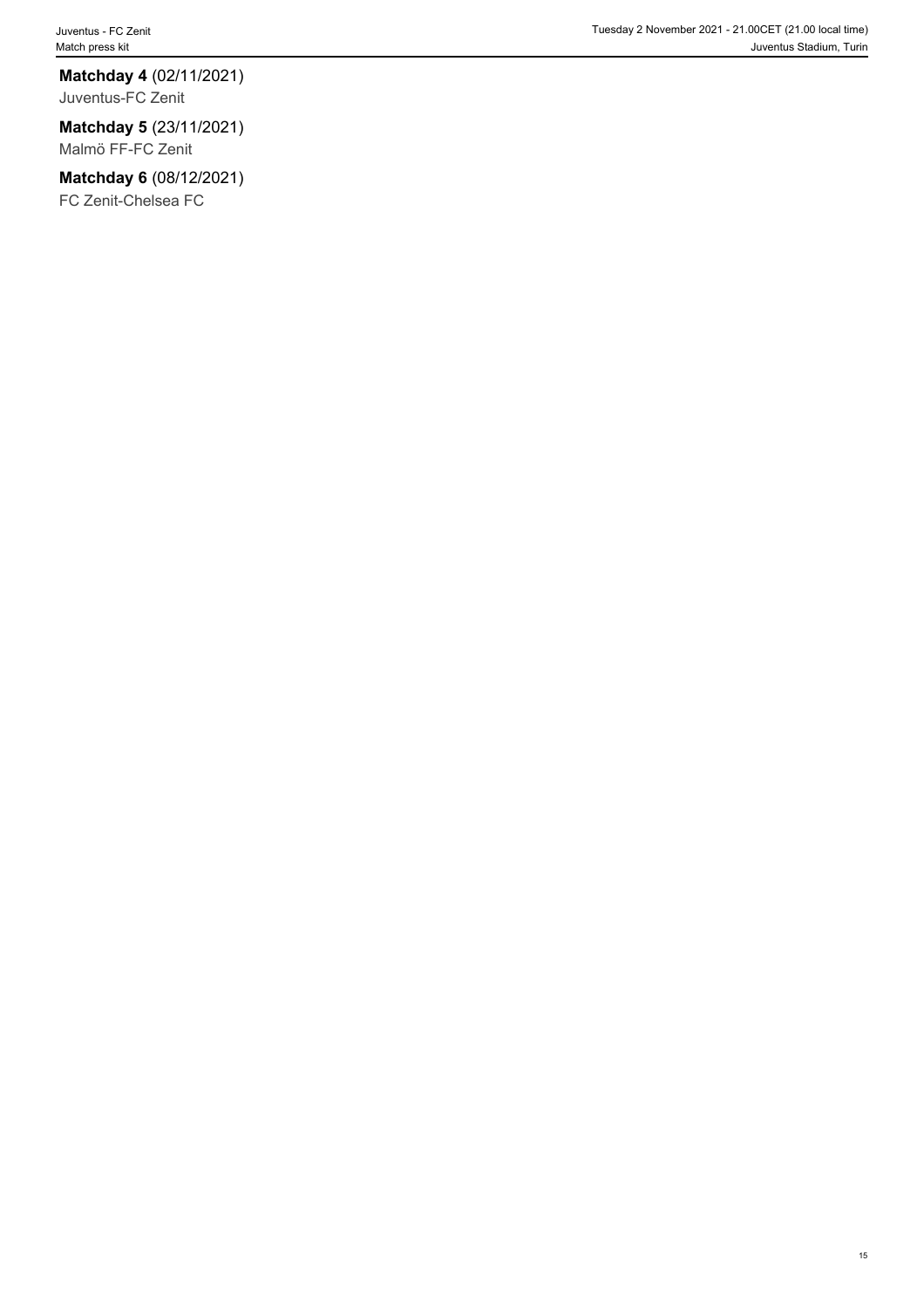# **Competition facts**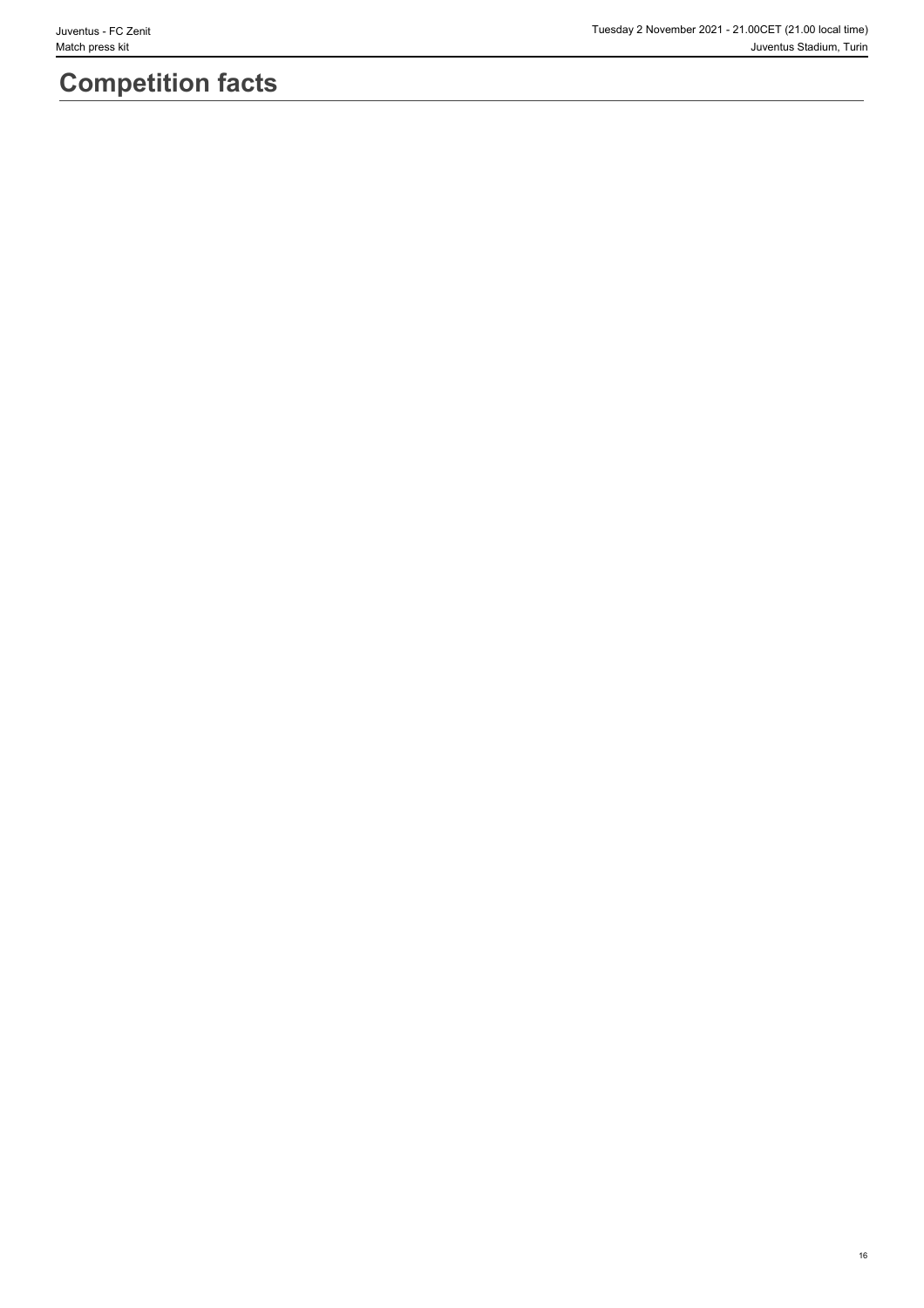# **Team facts**

#### **Juventus**

**Formed:** 1897

**Nicknames:** Bianconeri (White and Blacks), Vecchia Signora (Old Lady)

#### **UEFA club competition honours (runners-up in brackets)**

- European Cup/UEFA Champions League (2): (1973), (1983), 1985, 1996, (1997), (1998), (2003), (2015), (2017)
- UEFA Cup (3): 1977, 1990, 1993, (1995)
- UEFA Cup Winners' Cup (1): 1984
- UEFA Super Cup (2): 1984, 1996
- European/South American Cup (2): (1973), 1985, 1996

#### **Domestic honours (most recent triumph in brackets)**

League title: 36 (2020) Italian Cup: 14 (2021)

#### **Ten-year European record (UEFA Champions League unless indicated otherwise)**

**2020/21:** round of 16 **2019/20:** round of 16 **2018/19:** quarter-finals **2017/18:** quarter-finals **2016/17:** runners-up **2015/16:** round of 16 **2014/15:** runners-up **2013/14:** UEFA Europa League semi-finals (having transferred from UEFA Champions League group stage) **2012/13:** quarter-finals **2011/12:** did not take part in UEFA competition

#### **Records**

#### **UEFA club competitions**

• Biggest home win **7-0** on three occasions, most recently v Olympiacos 10/12/03, UEFA Champions League group stage

• Biggest away win **0-6:** Marsa v Juventus 15/09/71, UEFA Cup first round first leg

• Heaviest home defeat **1-4:** Juventus v Bayern München 08/12/09, UEFA Champions League group stage **0-3** twice, most recently v Real Madrid 03/04/18, UEFA Champions League quarter-final first leg *Juventus also lost 1-4 to Real Madrid in the 2017 UEFA Champions League final, in which they were the designated home team*

• Heaviest away defeat **7-0:** Wiener Sport-Club v Juventus 01/10/58, European Champion Clubs' Cup preliminary round second leg

#### **UEFA Champions League (group stage to final only)**

• Biggest home win **7-0:** Juventus v Olympiacos (see above)

• Biggest away win **0-4** twice, most recently v Dinamo Zagreb 27/09/16, group stage

• Heaviest home defeat

**1-4:** Juventus v Bayern München (see above) **0-3** twice, most recently v Real Madrid (see above) *Juventus also lost 1-4 to Real Madrid in the 2017 final (see above)*

• Heaviest away defeat

**3-0:** Barcelona v Juventus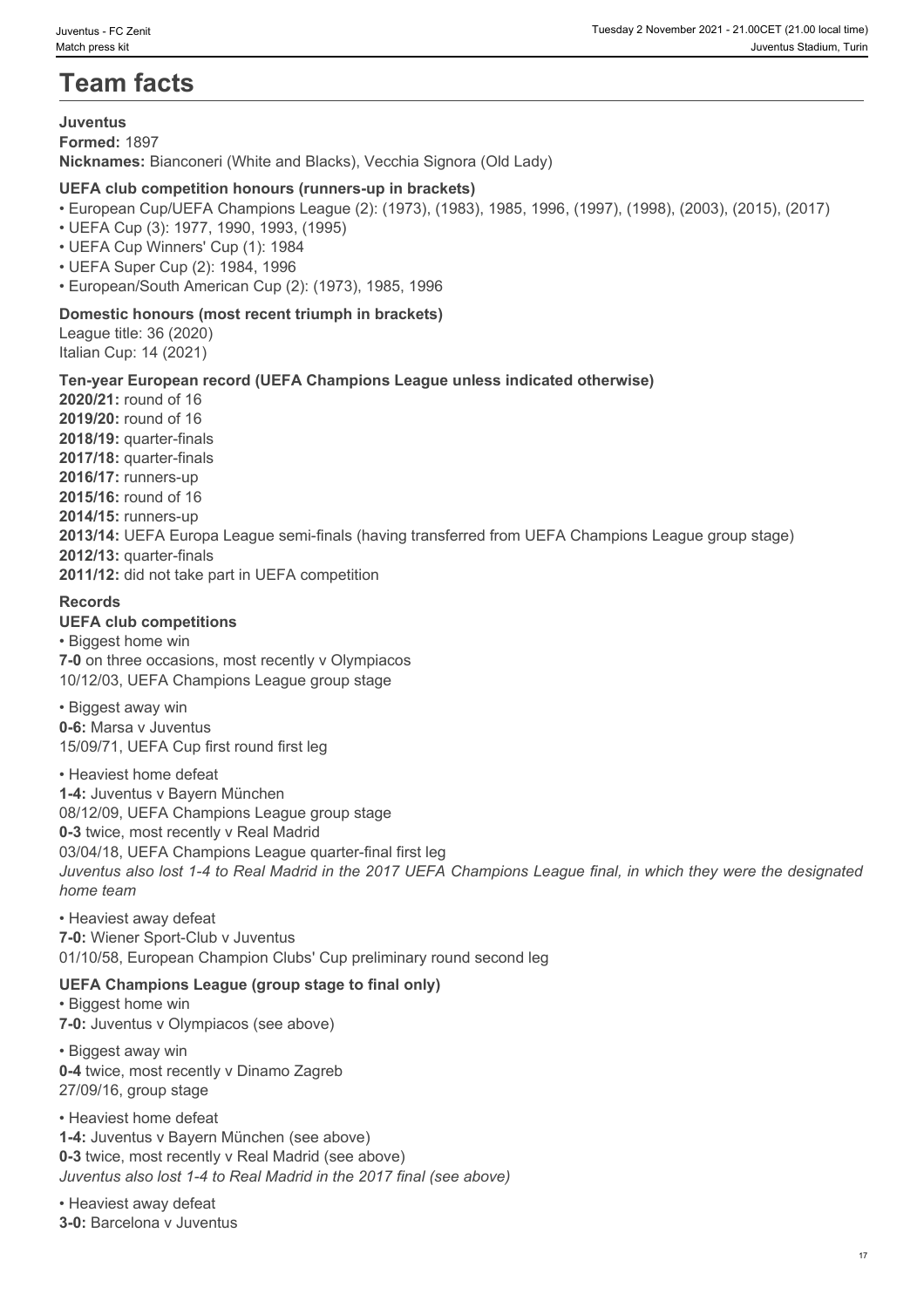12/09/17, group stage

**FC Zenit Formed:** 1925 **Nickname:** Sine-Belo-Golubye (Blue-White-Sky Blues)

#### **UEFA club competition honours (runners-up in brackets)**

• UEFA Cup (1): 2008 • UEFA Super Cup (1): 2008

#### **Domestic honours (latest triumph in brackets)** League title: 8 (2021) USSR/Russian Cup: 5 (2020)

#### **Ten-year European record (UEFA Champions League unless otherwise indicated)**

**2020/21:** group stage **2019/20:** group stage **2018/19:** UEFA Europa League round of 16 **2017/18:** UEFA Europa League round of 16 **2016/17:** UEFA Europa League round of 32 **2015/16:** round of 16 **2014/15:** UEFA Europa League quarter-finals (having transferred from UEFA Champions League group stage) **2013/14:** round of 16 **2012/13:** UEFA Europa League round of 16 (having transferred from UEFA Champions League group stage) **2011/12:** round of 16

#### **Records**

**UEFA club competition** • Biggest home win **8-0:** Zenit v Encamp 29/08/02, UEFA Cup qualifying round second leg

• Biggest away win **0-5** twice, most recently v Vardar 14/09/17, UEFA Europa League group stage

• Heaviest home defeat **0-3:** Zenit v Bologna 16/09/99, UEFA Cup first round first leg

• Heaviest away defeat **5-0 twice, most recently v Stuttgart** 01/11/89, UEFA Cup second round second leg

#### **UEFA Champions League (group stage to final)**

• Biggest home win **4-0:** Zenit v Malmö 29/09/21, group stage

• Biggest away win **0-2** three times, most recently v Lyon 04/11/15, group stage

• Heaviest home defeat **2-4:** Zenit v Borussia Dortmund 25/02/14, round of 16 first leg **0-2:** Zenit v Leipzig 05/11/19, group stage

• Heaviest away defeat **4-1:** Austria Wien v Zenit 11/12/13, group stage **3-0** four times, most recently v Club Brugge 02/12/20, group stage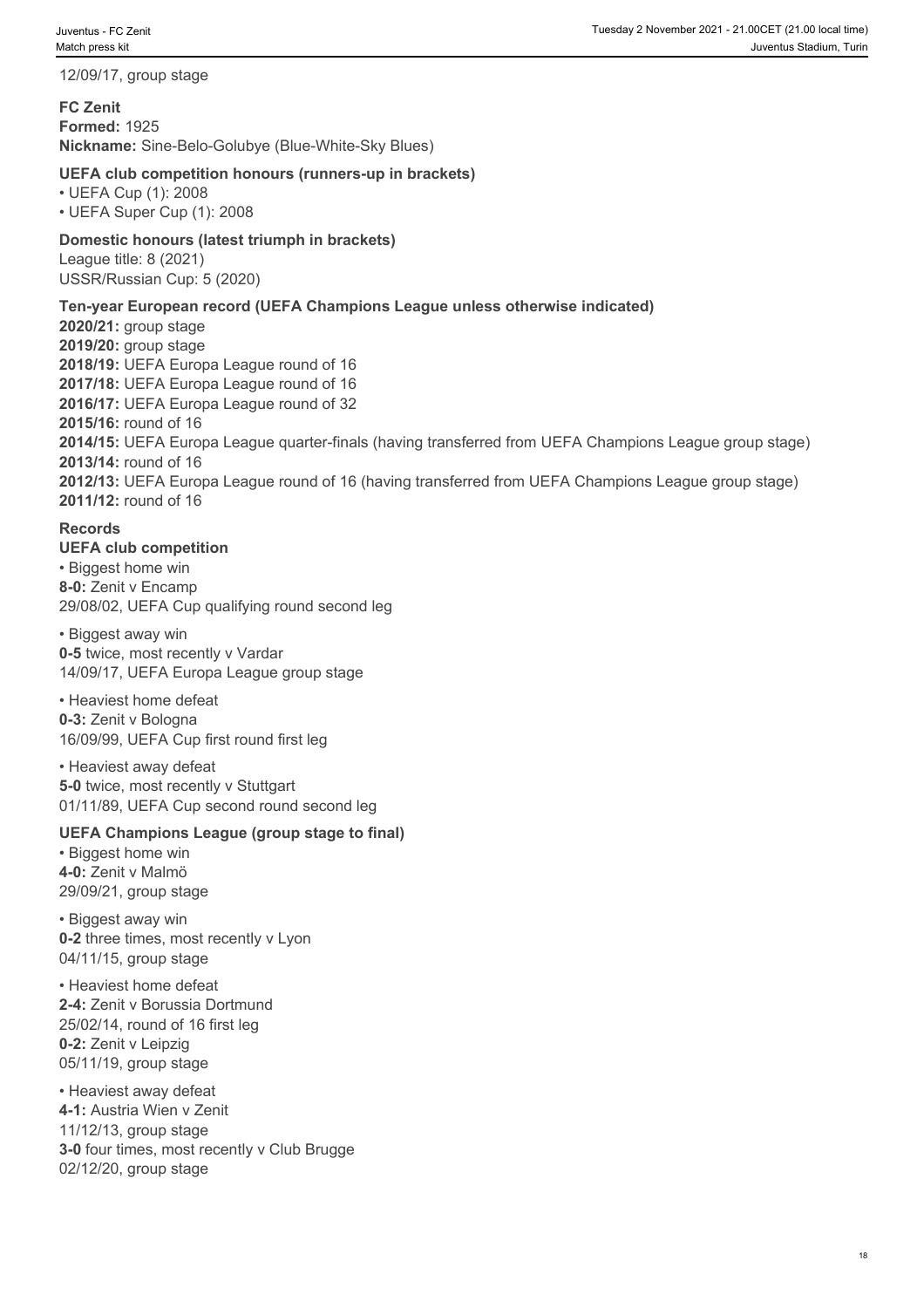# **Legend**

#### **ALL-TIME STATISTICS**

The all-time record of the competing clubs in UEFA club competition.

**UEFA club competition:** These are the official statistics considered valid for communicating official records in UEFA club competition defined as European Champion Clubs' Cup, UEFA Champions League, UEFA Europa League, UEFA Cup Winner's Cup UEFA Super Cup, UEFA Intertoto Cup and European/South American Cup. Matches in the Inter-Cities Fairs Cup and the 1972 Super Cup are not included as they were not held under UEFA auspices, while the FIFA Club World Cup is excluded.

#### **Match officials**

**UCL:** Total matches officiated in the UEFA Champions League from 1992/93 season, group stage to final only. Matches where the official has acted as the fourth official are not included in these statistics. These are the official statistics considered valid for communicating official records.

**UEFA:** Total matches officiated in UEFA club competition including all qualifying round matches. Matches where the official has acted as the fourth official are not included in these statistics. These are the official statistics considered valid for communicating official records.

### **Competitions**

**ECCC**: European Champion Clubs' Cup **UECL**: UEFA Europa Conference League

#### **Club competitions National team competitions**

**UCL**: UEFA Champions League **EURO**: UEFA European Football Championship **UEL**: UEFA Europa League **CONFCUP**: FIFA Confederations Cup **UCUP**: UEFA Cup **U21FRIE**: Under-21 friendly internationals **UCWC**: UEFA Cup Winners' Cup **U21**: UEFA European Under-21 Championship **SCUP**: UEFA Super Cup **U17**: UEFA Under-17 Championship **UIC**: UEFA Intertoto Cup **U16**: UEFA European Under-16 Championship **ICF**: Inter-Cities Fairs Cup **U19**: UEFA Under-19 Championship **WC**: FIFA World Cup **FRIE**: Friendly internationals **U18**: UEFA European Under-18 Championship **WWC**: FIFA Women's World Cup **WEURO**: UEFA European Women's Championship **Other abbreviations**

# **Competition stages**

| F: Final                      | <b>GS:</b> Group stage             | (aet): After extra time                            | pens: Penalties               |
|-------------------------------|------------------------------------|----------------------------------------------------|-------------------------------|
| <b>GS1: First group stage</b> | <b>GS2:</b> Second group stage     | <b>No.: Number</b>                                 | og: Own goal                  |
| 3QR: Third qualifying round   | <b>R1:</b> First round             | ag: Match decided on away                          | P: Penalty                    |
| R2: Second round              | <b>R3:</b> Third round             | qoals                                              | agg: Aggregate                |
| <b>R4: Fourth round</b>       | PR: Preliminary round              | <b>PId:</b> Matches played                         | <b>AP:</b> Appearances        |
| <b>SF: Semi-finals</b>        | <b>QF:</b> Quarter-finals          | <b>Pos.: Position</b>                              | <b>Comp.: Competition</b>     |
| R <sub>16</sub> : round of 16 | <b>QR:</b> Qualifying round        | <b>Pts: Points</b>                                 | <b>D</b> : Drawn              |
| R32: Round of 32              | <b>1QR:</b> First qualifying round | R: Sent off (straight red card) DoB: Date of birth |                               |
| 1st: first leg                | <b>2QR:</b> Second qualifying      | <b>Res.: Result</b>                                | <b>ET:</b> Extra Time         |
|                               | round                              | sg: Match decided by silver                        | <b>GA: Goals against</b>      |
| 2nd: second leg               | FT: Final tournament               | goal                                               | t: Match decided by toss of a |
| PO: Play-off                  | <b>ELITE:</b> Elite round          |                                                    | coin                          |
| Rep: Replay                   | 3rdPO: Third-place play-off        | <b>GF: Goals for</b>                               | W: Won                        |
| PO - FT: Play-off for Final   | <b>GS-FT:</b> Group stage - final  | gg: Match decided by golden Y: Booked              |                               |
| Tournament                    | tournament                         | qoal                                               | $L:$ Lost                     |
|                               |                                    | Y/R: Sent off (two yellow                          | <b>Nat.: Nationality</b>      |
|                               |                                    | cards)                                             | N/A: Not applicable           |
|                               |                                    | <b>f</b> : Match forfeited                         |                               |

# **Statistics**

**-**: Denotes player substituted **+**: Denotes player introduced

**\***: Denotes player sent off **+/-**: Denotes player introduced and substituted